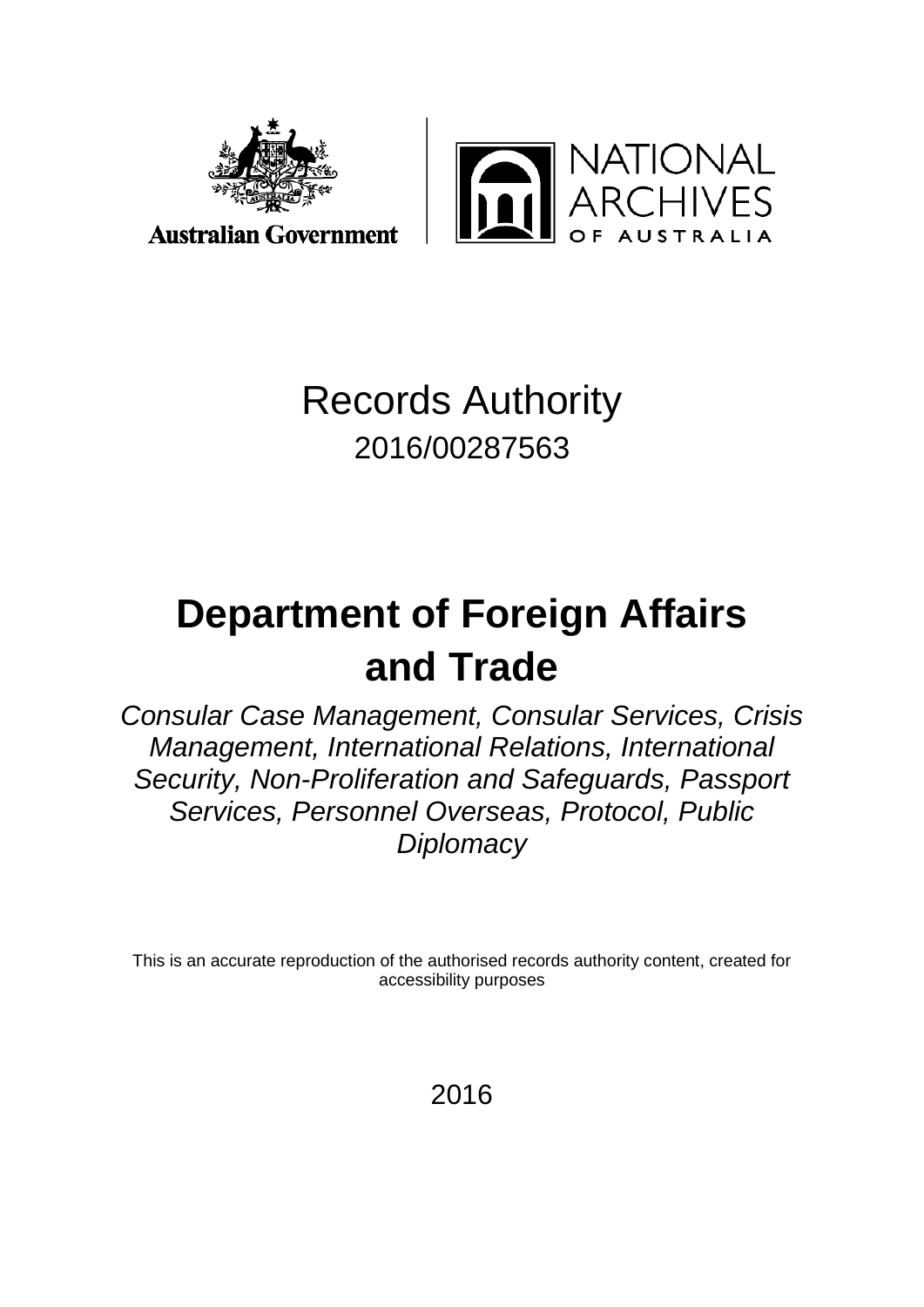

© Commonwealth of Australia (National Archives of Australia) 2016

#### **Copyright**

This product, excluding the National Archives of Australia logo, Commonwealth Coat of Arms or registered trademark, has been licensed under a Creative Commons Attribution-Non-Commercial (CC-BY-NC) Version 4.0 International Licence. You may share, copy, redistribute, remix, transform and build upon this work for non-commercial purposes only. However, you must attribute the National Archives of Australia as the copyright holder of the original work, include the attribution as set out below and indicate if changes were made. The full terms and conditions of this licence are available at [www.creativecommons.org.](http://www.creativecommons.org/)

#### **Attribution**

This records authority is licenced by the Commonwealth of Australia (National Archives of Australia) under a Creative Commons Attribution-Non-Commercial (CC-BY-NC) Version 4.0 International Licence. The original version can be found [on our website](http://www.naa.gov.au/)**.**

#### **Accessibility**

This is an accurate reproduction of the authorised records authority content, created for accessibility purposes.

#### **Contact Us**

Enquiries relating to copyright or accessibility should be emailed to [Agency Service Centre.](http://reftracker.naa.gov.au/reft000.aspx?pmi=jpGkKEm4vT)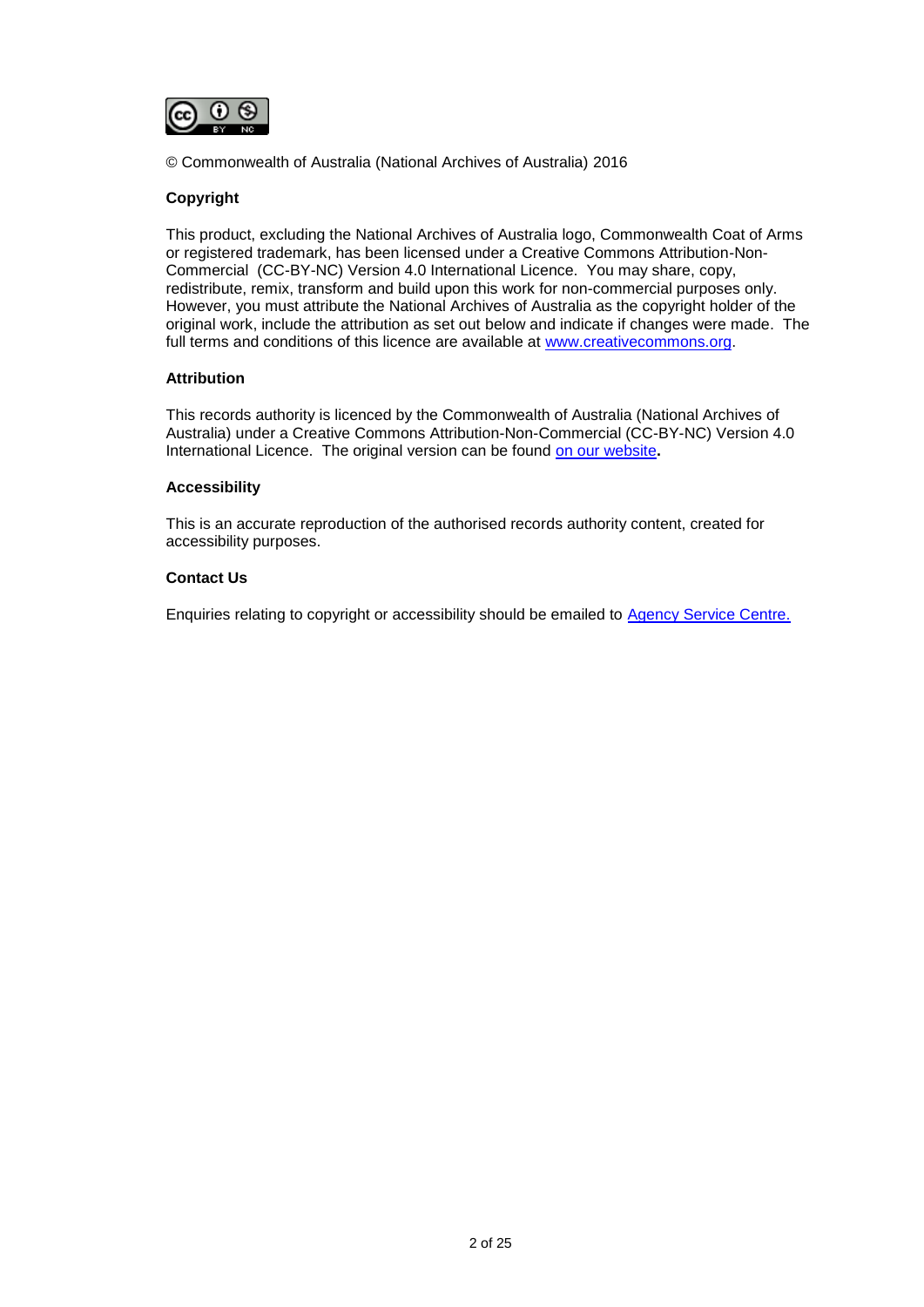#### **CONTENTS**

| $\boldsymbol{4}$ |
|------------------|
|                  |
| 5                |
| $6\phantom{1}6$  |
| $\overline{7}$   |
|                  |
|                  |
|                  |
|                  |
|                  |
|                  |
| 20               |
|                  |
|                  |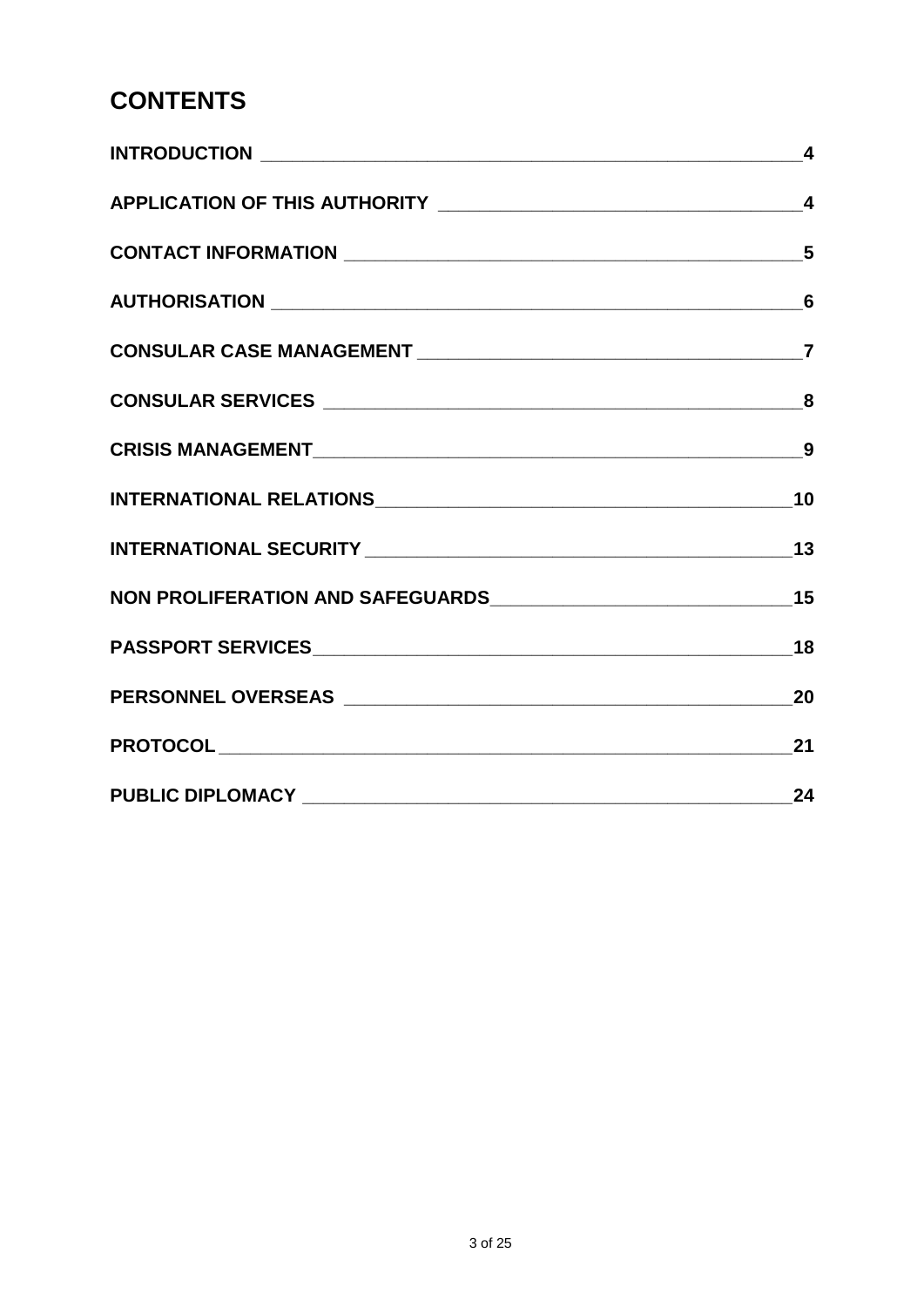#### <span id="page-3-0"></span>**INTRODUCTION**

The Department of Foreign Affairs and Trade and the National Archives of Australia have developed this records authority to set out the requirements for keeping or destroying core business records relating to Consular Case Management, Consular Services, Crisis Management, International Relations, International Security, Non-Proliferation and Safeguards, Passport Services, Personnel Overseas, Protocol, and Public Diplomacy. It represents a significant commitment on behalf of the Department to understand, create and manage the records of its activities.

This authority is based on the identification and analysis of the business of the Department. It takes into account the Department's legal and organisational records management requirements, and the interests of stakeholders, the agency and the National Archives of Australia.

The authority sets out those records that need to be retained as national archives and specifies the minimum length of time that temporary records need to be kept. This authority gives the Department permission under the *Archives Act 1983*, for the destruction of the temporary records described after the minimum retention period has expired. Retention periods for these temporary records are based on: an assessment of business needs; broader organisational accountability requirements; and community expectations, and are approved by the National Archives of Australia on the basis of information provided by the agency.

As changes in circumstances may affect future records management requirements, the periodic review of this authority is recommended. All amendments must be approved by the National Archives.

#### <span id="page-3-1"></span>**APPLICATION OF THIS AUTHORITY**

- 1. This authority supersedes the following classes in RA 2003/00622439: 6868-86, 6889-90, 6916, 6921, 6924, 6933, 6946, 6950-52, 6961, 6980, 6990-7001, 7003-7009, 7011-7015, 7016-19, 7020, 7023-35 7037-7047, 7050-52, 7069-71, 7073-77, 7080, 7084, 7086, 7088-89, 7098-99, 7101-02, 7106-07, 7111, 7113, 7115-18, 7125-27, 7132, 7135-37, 7153-54, 7158, 7166-67, 7176, 7183-85, 7187-88, 7191-92, 7197, 7199, 7205-06, 7209, 7213-15, 7219-24, 7226-28, 7231-34, 7237-38, 7252, 7258, 7264-65, 7279- 82, 7777, 7778
- 2. Records classes in RA 2003/00622439 not noted above remain applicable to the records of the Department and should be used in conjunction with this new records authority.
- 3. This authority is to be used to determine how long records must be kept. Records are matched to the relevant core business and records class in the authority.
	- Where the minimum retention period has expired and the records are not needed for Department business they should be destroyed as authorised in this authority.
	- Records that have not reached the minimum retention period must be kept until they do.
	- Records that are identified as Retain as National Archives (RNA) are to be transferred to the National Archives of Australia for preservation.
- 4. This authority should be used in conjunction with general records authorities such as:
	- The Administrative Functions Disposal Authority (AFDA) and/or AFDA Express issued by the National Archives to cover business processes and records common to Australian Government agencies;
	- General Records Authority 24
	- Records Relating to Data Matching Exercises; and
	- General Records Authority 31 for source (including original) records that have been copied, converted or migrated.
- 5. The normal administrative practice (NAP) provision of the *Archives Act 1983* gives agencies permission to destroy certain records without formal authorisation. This usually occurs where records are duplicated, facilitative or for short-term use only. NAP does not replace arrangements agreed to in this Authority but can be used as a tool to assist in identifying records for destruction together with an agency's records authority or authorities, and with AFDA and AFDA Express. The National Archives recommends that agencies develop and implement a NAP policy. Advice and guidance on destroying records as a normal administrative practice and on how to develop an agency NAP policy is available from the National Archives' website at [www.naa.gov.au.](http://www.naa.gov.au/)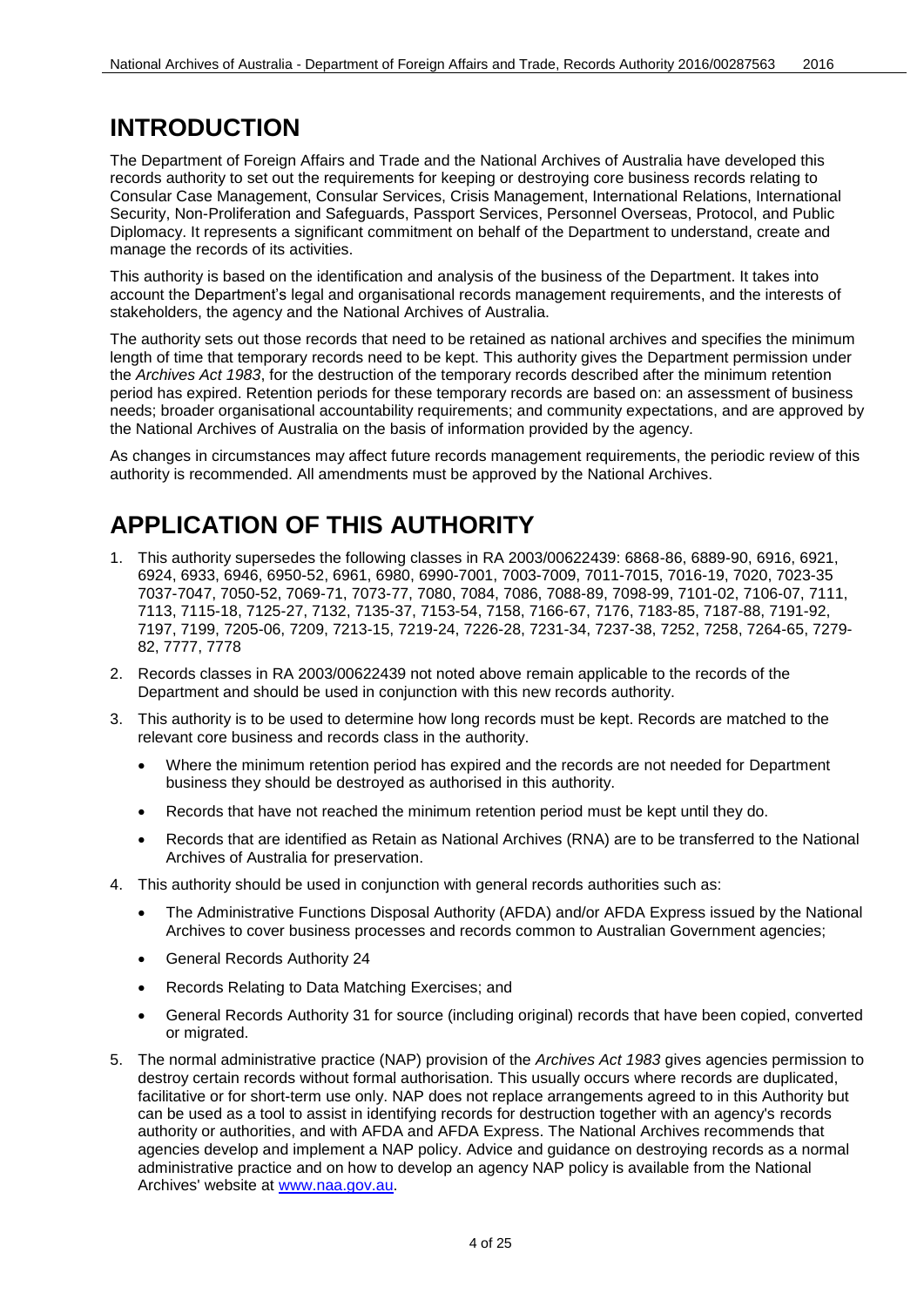- 6. Records that are reasonably likely to be needed as evidence in a current or future judicial proceeding or are subject to a request for access under the *Archives Act 1983*, the *Freedom of Information Act 1982* or any other relevant act must not be destroyed until the action has been completed.
- 7. Records subject to a disposal freeze must not be destroyed until the freeze has been lifted. Further information about disposal freezes and whether they affect the application of this authority is available from the National Archives website at [www.naa.gov.au.](http://www.naa.gov.au/)
- 8. Where the method of recording information changes (for example from a manual system to an electronic system, or when information is migrated from one system to a new system) this authority can still be applied, providing the records document the same core business. The information must be accessible for the period of time prescribed in this authority. The Department will need to maintain continuing access to the information, including digital information, for the periods prescribed in this records authority or until the information is transferred into the custody of the National Archives.
- 9. In general, retention requirements indicate a minimum period for retention. The Department may extend minimum retention periods if it considers that there is an administrative need to do so, without further reference to the National Archives. Where the Department believes that its accountability will be substantially compromised because a retention period or periods are not adequate, it should contact the National Archives for review of the retention period.
- 10. Records coming within 'Retain as national archives' classes in this authority have been determined to be part of the archival resources of the Commonwealth under Section 3C of the *Archives Act 1983*. The determination of Commonwealth records as archival resources of the Commonwealth obliges agencies to transfer the records to the National Archives when they cease to be current and, in any event, within 15 years of the records coming into existence, under Section 27 of the *Archives Act 1983*.
- 11. Records in the care of agencies should be appropriately stored, managed and preserved. Agencies need to meet this obligation to ensure that the records remain authentic and accessible over time. Under Section 31 of the *Archives Act 1983*, access arrangements are required for records that become available for public access including those records that remain in agency custody.
- 12. Appropriate arrangements should be made with the National Archives when records are to be transferred into custody. The National Archives accepts for transfer only those records designated as national archives.
- 13. Advice on how to use this authority is available from Department's records manager. If there are problems with the application of the authority that cannot be resolved, please contact the National Archives.

#### <span id="page-4-0"></span>**CONTACT INFORMATION**

For assistance with this authority or for advice on other information management matters, please contact National Archives' [Agency Service Centre](http://reftracker.naa.gov.au/reft000.aspx?pmi=jpGkKEm4vT)**.**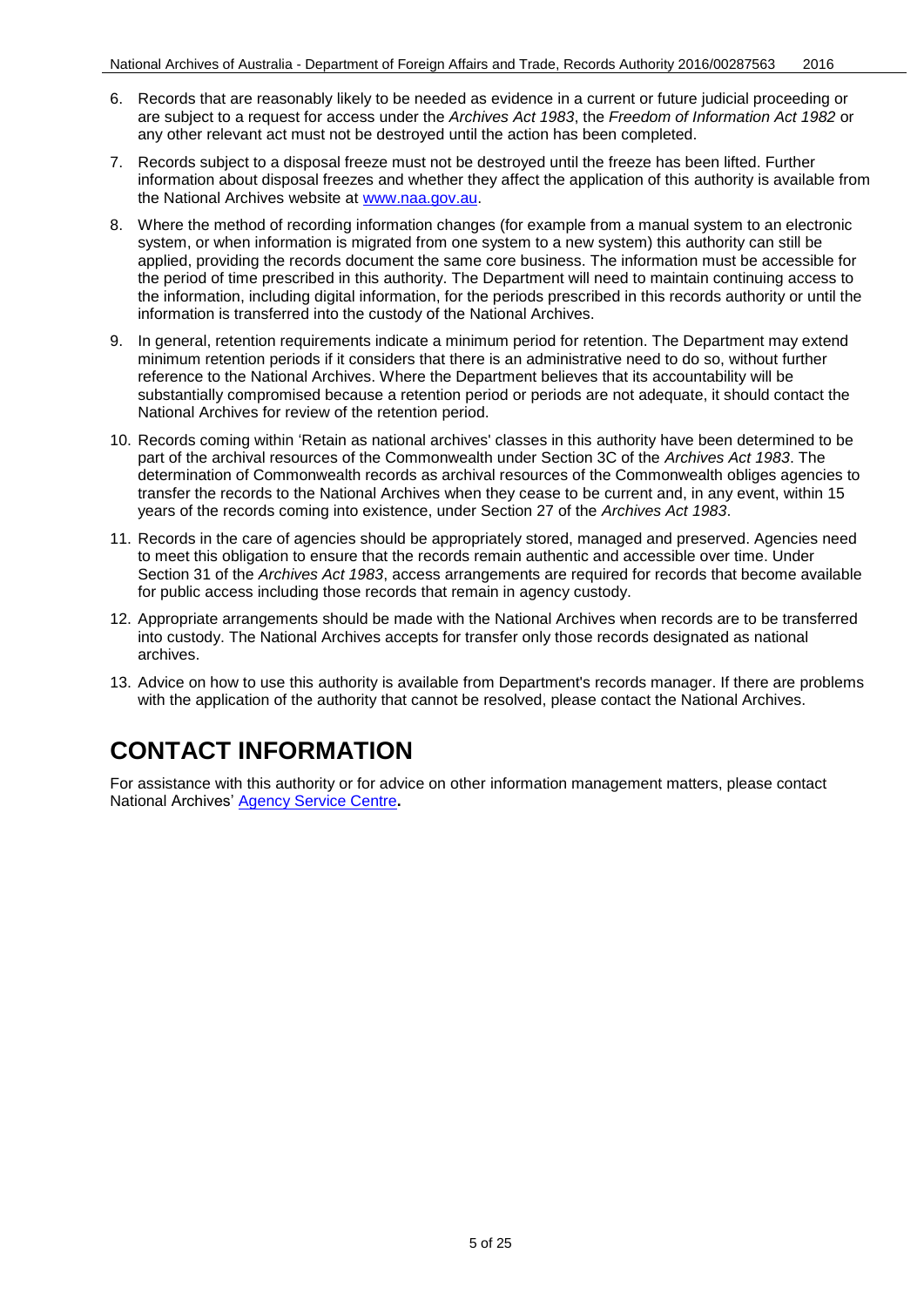#### <span id="page-5-0"></span>**AUTHORISATION**

#### **RECORDS AUTHORITY 2016/00287563**

| Person to whom notice of<br>authorisation is given: | <b>Frances Adamson</b><br>Secretary<br>Department of Foreign Affairs and Trade<br><b>RG Casey Building</b><br>John McEwen Crescent<br>Barton ACT 0221 Australia |
|-----------------------------------------------------|-----------------------------------------------------------------------------------------------------------------------------------------------------------------|
|                                                     |                                                                                                                                                                 |

| <b>Purpose:</b>     | Authorises arrangements for the disposal of records in accordance with<br>Section 24(2)(b) of the Archives Act 1983                                                                                                                                              |
|---------------------|------------------------------------------------------------------------------------------------------------------------------------------------------------------------------------------------------------------------------------------------------------------|
|                     | Determines records classed as 'Retain as national archives' in this<br>Records Authority to be part of the archival resources of the<br>Commonwealth under section 3C of the Archives Act 1983.                                                                  |
|                     |                                                                                                                                                                                                                                                                  |
| <b>Application:</b> | Core business records relating to Consular Case Management,<br>Consular Services, Crisis Management, International Relations,<br>International Security, Non Proliferation and Safeguards, Passport<br>Services, Personnel Overseas, Protocol, Public Diplomacy. |
|                     |                                                                                                                                                                                                                                                                  |

This authority gives permission for the destruction, retention or transfer to the National Archives of Australia of the records described. This authority will apply only with the consent of the agency currently responsible for the business documented in the records described.

Authorising Officer **Contract Contract Contract Contract Contract Contract Contract Contract Contract Contract Contract Contract Contract Contract Contract Contract Contract Contract Contract Contract Contract Contract Con** 

Anne Lyons 23 September 2016 Assistant Director-General National Archives of Australia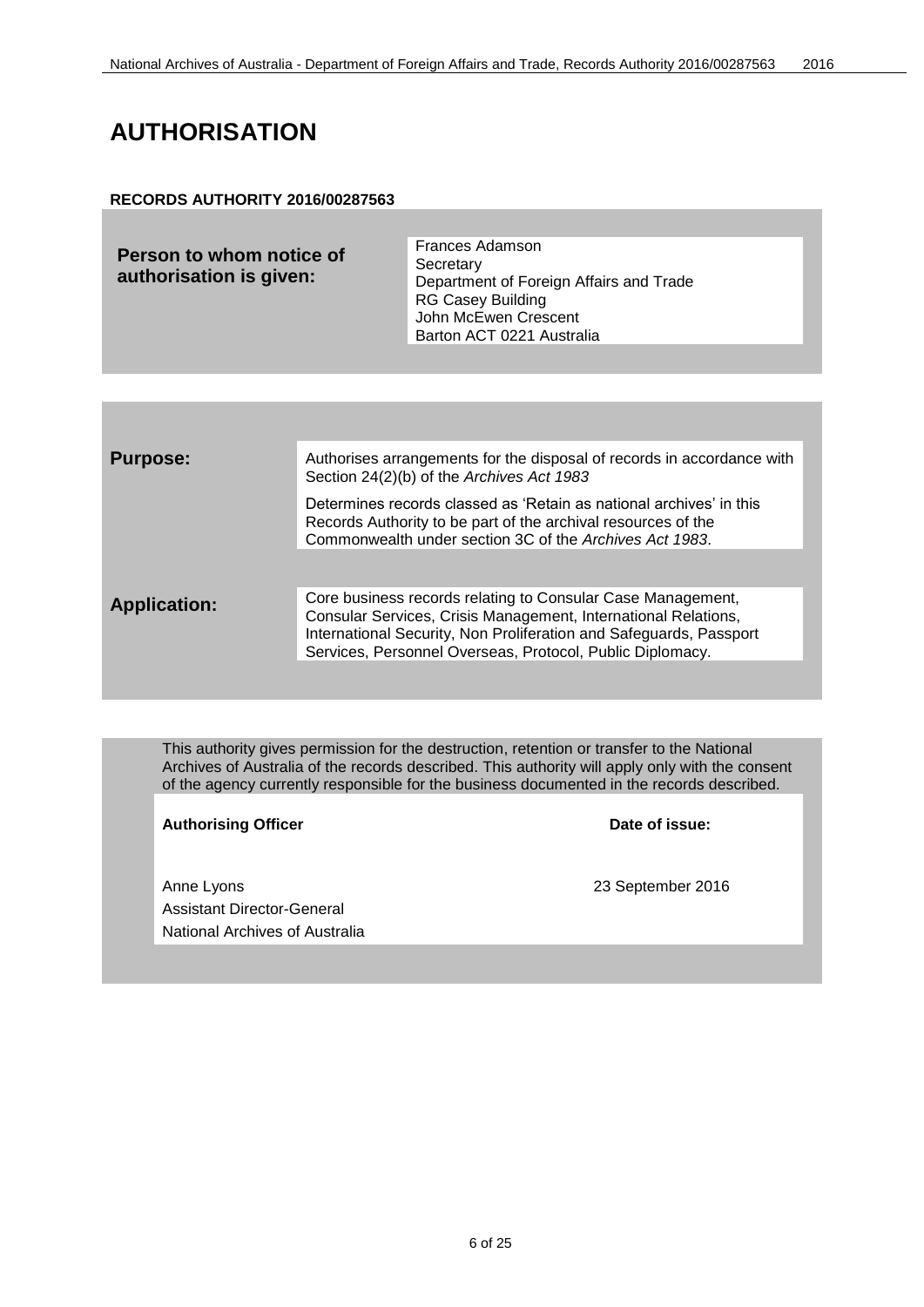#### <span id="page-6-0"></span>**CONSULAR CASE MANAGEMENT**

| Class no | <b>Description of records</b>                                                                                                                                                                                                                                                                                                                                                                                                                                                                                                                | <b>Disposal action</b>                                            |
|----------|----------------------------------------------------------------------------------------------------------------------------------------------------------------------------------------------------------------------------------------------------------------------------------------------------------------------------------------------------------------------------------------------------------------------------------------------------------------------------------------------------------------------------------------------|-------------------------------------------------------------------|
| 62063    | Records documenting:<br>the coordination for the recovery of abducted children, surrogacy<br>cases or situations of child welfare protection where substantial<br>action is taken by the agency, the case is unusual, contentious or<br>attracts high media interest, the child is not returned to the parent<br>awarded custody, or the case establishes precedent affecting<br>agency policy, such as the adoption of overseas children or<br>surrogacy arrangements by Australia parents and cases of child<br>abduction or custody suits | Retain as national<br>archives                                    |
| 62065    | Records documenting:<br>assistance with children, where no substantial action is taken by<br>the agency, where the case is routine and is not regarded as<br>unusual or contentious, and does not attract public interest or high<br>volumes of media interest or the case is designated as a private<br>matter, such as the adoption of overseas children or surrogacy<br>arrangements by Australia parents and cases of child abduction or<br>custody suits.                                                                               | Destroy 10 years<br>after the child<br>reaches 18 years of<br>age |
| 62066    | Records documenting:<br>registers of visa applications received, forwarded and issued by<br>immigration control at overseas posts, including visas issued on<br>behalf of other countries under agreement;<br>the issue of visas to enter Australia or other countries under<br>agreement.                                                                                                                                                                                                                                                   | Destroy 5 years after<br>action completed                         |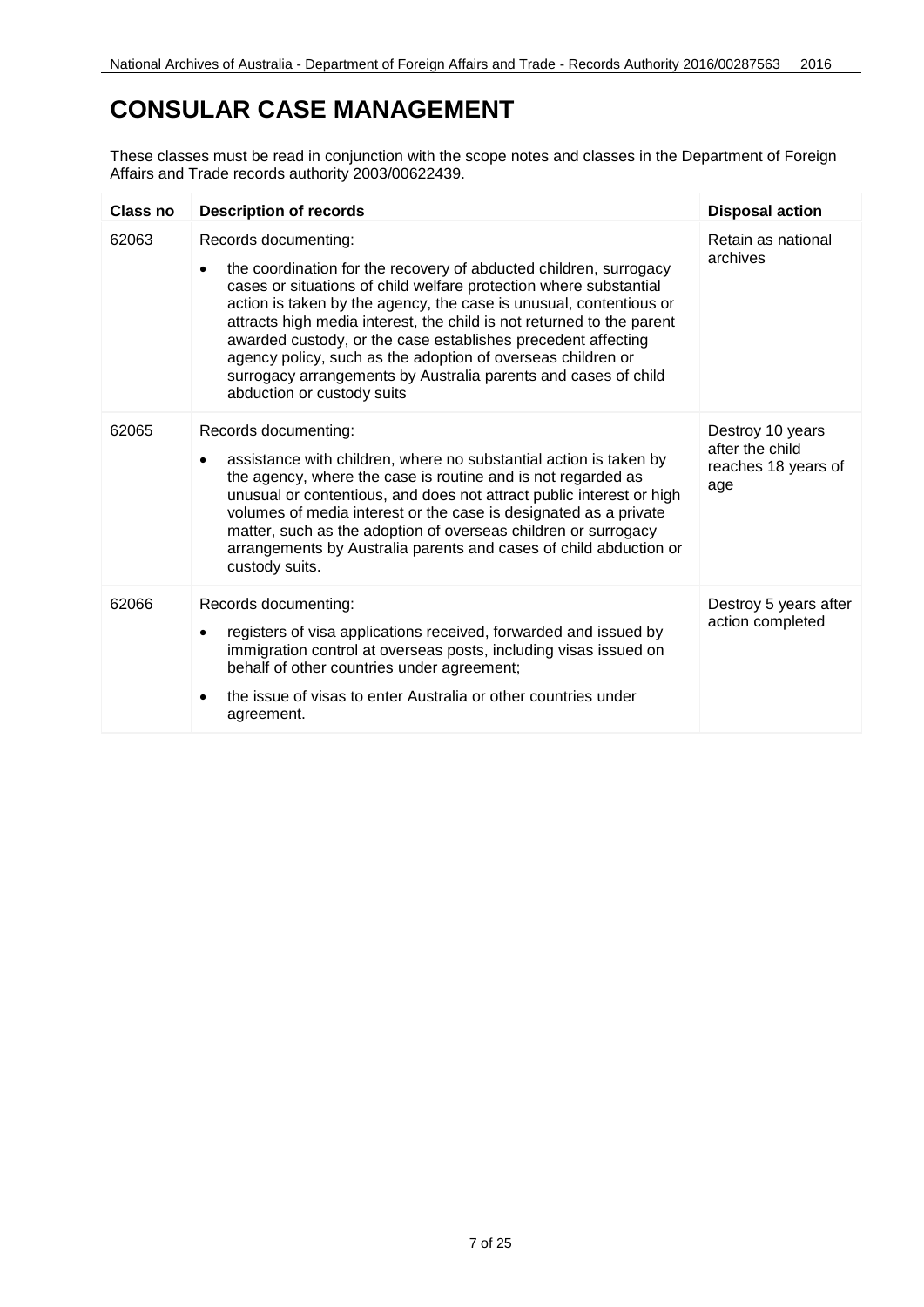#### <span id="page-7-0"></span>**CONSULAR SERVICES**

| Class no | <b>Description of records</b>                                                                                                                                                                                                                                                                                                                                                                                                                                                                                     | <b>Disposal action</b>                        |
|----------|-------------------------------------------------------------------------------------------------------------------------------------------------------------------------------------------------------------------------------------------------------------------------------------------------------------------------------------------------------------------------------------------------------------------------------------------------------------------------------------------------------------------|-----------------------------------------------|
| 62067    | Records documenting:<br>final versions of international treaties, conventions, alliances and<br>agreements to which Australia is a party, including negotiations,<br>establishment, maintenance and review of these agreements.                                                                                                                                                                                                                                                                                   | Retain as national<br>archives                |
| 62068    | Records documenting:<br>final versions of other agreements and the records documenting<br>$\bullet$<br>the negotiations, establishment, maintenance and review of other<br>agreements to which Australia is not a signatory or party;<br>the process of administering and managing payments as<br>compensation for injury, death, or denial of rights of a person, or<br>damage to or destruction of property. Includes disputes over rights<br>and ownership, and recompense sought for stolen or lost property. | Destroy 10 years<br>after action<br>completed |
| 62069    | Records documenting:<br>the performance of notarial services by consular officers, including<br>$\bullet$<br>issuing Certificates of No Impediment to Marriage (CNI),<br>authentication or apostils.                                                                                                                                                                                                                                                                                                              | Destroy 7 years after<br>action completed     |
| 62070    | Records documenting:<br>chronological run of Third Person Notes (In and Out) used to inform<br>or advise about a particular issue.                                                                                                                                                                                                                                                                                                                                                                                | Destroy 6 years after<br>action completed     |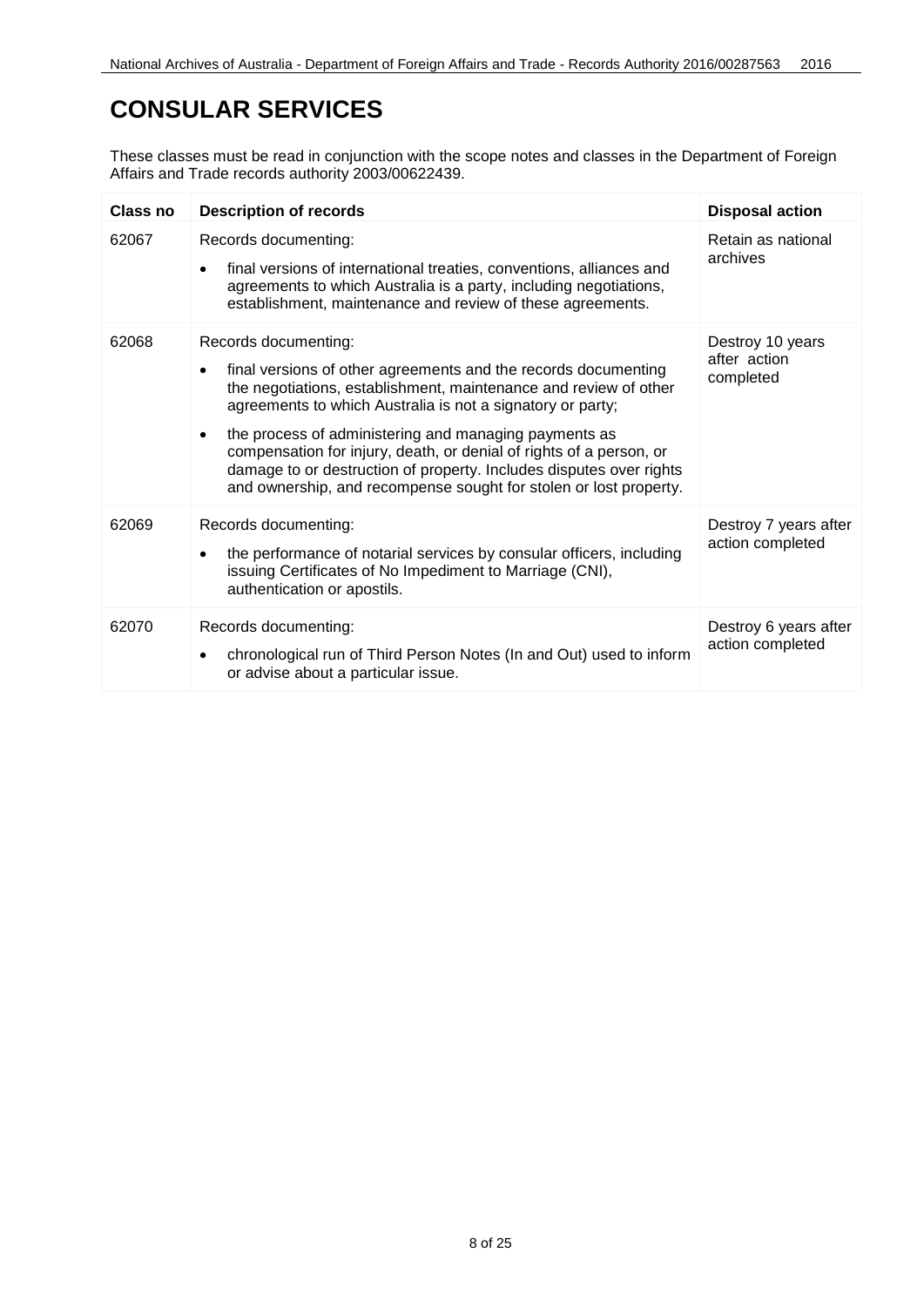#### <span id="page-8-0"></span>**CRISIS MANAGEMENT**

| Class no | <b>Description of records</b>                                                                                                                                   | <b>Disposal action</b>                    |
|----------|-----------------------------------------------------------------------------------------------------------------------------------------------------------------|-------------------------------------------|
| 62071    | Records documenting:<br>the receipt, investigation and reply to complaints, compliments or<br>$\bullet$<br>comments relating to the crisis management function. | Destroy 6 years after<br>action completed |
| 62072    | Records documenting:<br>agency liaison processes relating to crisis management function.<br>Includes:<br>contact lists<br>$\bullet$                             | Destroy 5 years after<br>action completed |
|          | meeting notes<br>$\bullet$<br>exchanged information<br>$\bullet$<br>routine correspondence<br>$\bullet$                                                         |                                           |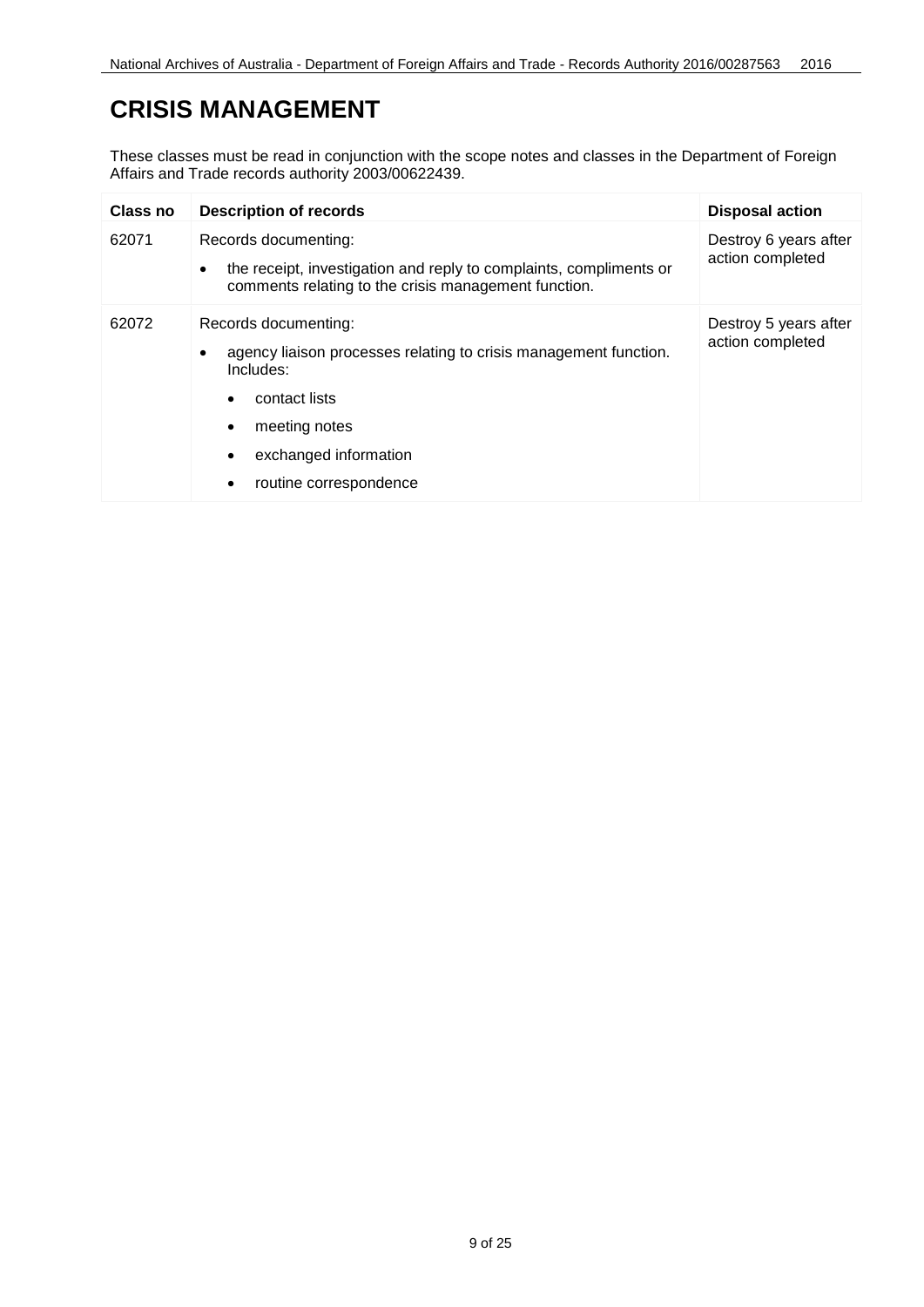#### <span id="page-9-0"></span>**INTERNATIONAL RELATIONS**

| Class no | <b>Description of records</b>                                                                                                                                                                                                                                                                                                                                                                                                                                                                                                                             | <b>Disposal action</b> |
|----------|-----------------------------------------------------------------------------------------------------------------------------------------------------------------------------------------------------------------------------------------------------------------------------------------------------------------------------------------------------------------------------------------------------------------------------------------------------------------------------------------------------------------------------------------------------------|------------------------|
| 62073    | Records documenting:                                                                                                                                                                                                                                                                                                                                                                                                                                                                                                                                      | Retain as national     |
|          | advice, including working papers documenting the development of<br>that advice, provided by the agency to the portfolio Minister and<br>government agencies on significant and/or controversial issues<br>with far-reaching social, economic and international implications<br>and documenting significant aspects of the development of<br>Australia's initiatives and policies;                                                                                                                                                                         | archives               |
|          | final versions and significant working papers relating to<br>$\bullet$<br>international treaties, conventions, alliances, agreements and<br>understandings, including legal instruments with less than treaty<br>status, such as memorandums of understanding to which Australia<br>is a party. Includes:                                                                                                                                                                                                                                                 |                        |
|          | negotiation, establishment, maintenance and review of<br>agreements and undertakings;                                                                                                                                                                                                                                                                                                                                                                                                                                                                     |                        |
|          | negotiation strategies;<br>٠                                                                                                                                                                                                                                                                                                                                                                                                                                                                                                                              |                        |
|          | proposals and options;<br>٠                                                                                                                                                                                                                                                                                                                                                                                                                                                                                                                               |                        |
|          | development, review or interpretation of draft text; and<br>٠                                                                                                                                                                                                                                                                                                                                                                                                                                                                                             |                        |
|          | stakeholder consultations relating to Australia's international<br>٠<br>agreements; and                                                                                                                                                                                                                                                                                                                                                                                                                                                                   |                        |
|          | implications of negotiations to third countries                                                                                                                                                                                                                                                                                                                                                                                                                                                                                                           |                        |
|          | international, multi-lateral or national committees established to<br>$\bullet$<br>deal with international issues, or multilateral organisations, where<br>the agency is the secretariat or is the Australian representative, or<br>plays a significant role, including inter alia United Nations and its<br>specialist agencies, United Nations Commission on Human Rights<br>(UNCHR) and United Nations Educational, Scientific and Cultural<br>Organisation (UNESCO), Parliamentary Joint Standing Committee<br>on Foreign Affairs, Defence and Trade; |                        |
|          | consultations with representatives from world power countries,<br>٠<br>countries where Australian forces or peacekeepers are deployed,<br>or regional neighbours and other high-level consultations<br>supporting strategic and international relations;                                                                                                                                                                                                                                                                                                  |                        |
|          | representation to foreign governments by the agency, or on behalf<br>of other government agencies, leading community interest groups,<br>peak industry groups, recognised influential stakeholders and<br>individuals, concerning issues that establish precedent, that impact<br>on Australia's relationship with another country, that involve<br>considerable public interest or debate, or that establish precedent;                                                                                                                                  |                        |
|          | the establishment of foreign embassies and consular posts, and<br>$\bullet$<br>offices of international agencies in Australia;                                                                                                                                                                                                                                                                                                                                                                                                                            |                        |
|          | the establishment of Australian embassies and consular posts<br>overseas;                                                                                                                                                                                                                                                                                                                                                                                                                                                                                 |                        |
|          | the rejection for establishment of foreign embassies, consular posts<br>and international agencies in Australia;                                                                                                                                                                                                                                                                                                                                                                                                                                          |                        |
|          | the rejection for establishment of Australian embassies and<br>consular posts overseas;                                                                                                                                                                                                                                                                                                                                                                                                                                                                   |                        |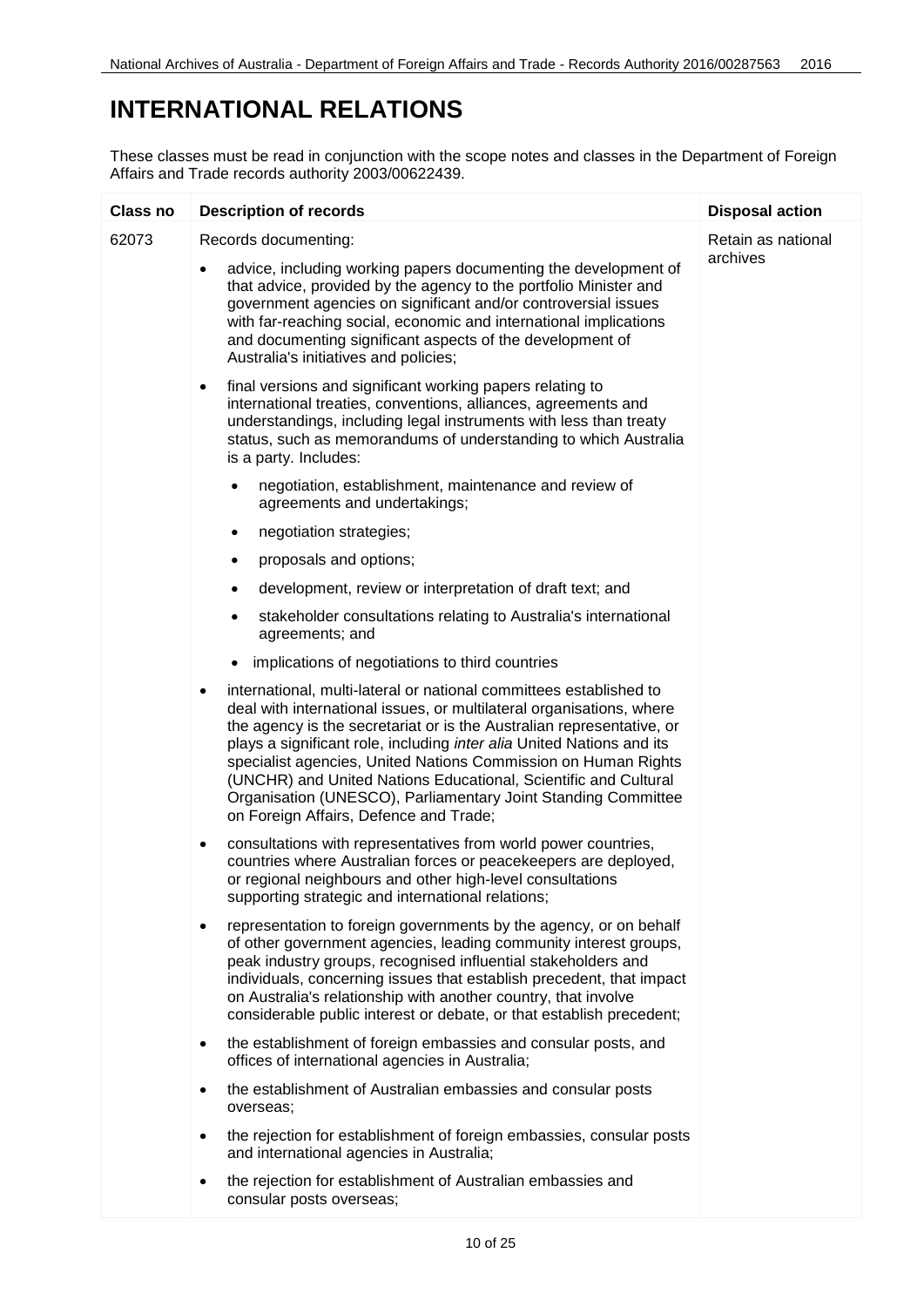#### **INTERNATIONAL RELATIONS**

| Class no | <b>Description of records</b>                                                                                                                                                                                                                                                                                                                                                                                          | <b>Disposal action</b>    |
|----------|------------------------------------------------------------------------------------------------------------------------------------------------------------------------------------------------------------------------------------------------------------------------------------------------------------------------------------------------------------------------------------------------------------------------|---------------------------|
|          | the withdrawal of diplomatic representatives from a foreign country;                                                                                                                                                                                                                                                                                                                                                   |                           |
|          | final versions of unpublished reports, including working papers,<br>$\bullet$<br>prepared for Parliament, the Minister or external agencies on<br>international relations policy, strategy, global issues, trade, aid or<br>the framework of international relations. Includes periodic reports<br>made to United Nations and multilateral bodies in relation to the<br>status of Australia's activities and policies; |                           |
|          | the development of high level plans for priorities of international<br>$\bullet$<br>relations, trade and aid. Includes research, consultation with<br>country or industry experts, white papers, discussion papers, policy<br>papers, options and targets; and                                                                                                                                                         |                           |
|          | significant visits of foreign dignitaries to Australia, such as visits by<br>the leader of a country, portfolio ministers or significant visits by<br>Australian dignitaries to foreign countries.                                                                                                                                                                                                                     |                           |
| 62074    | Records documenting:                                                                                                                                                                                                                                                                                                                                                                                                   | Destroy 20 years          |
|          | advice provided to portfolio Ministers and government agencies on<br>matters of lesser importance, but which impact Australia's interests<br>and priorities and/or the international standing of the country;                                                                                                                                                                                                          | after action<br>completed |
|          | international or national committees established to deal with<br>$\bullet$<br>international relations matters, where the agency is not the<br>secretariat or the Australian representative but which is of<br>significant interest to Australia, including (but not limited to) United<br>Nations Conference on Environment and Development (UNCED);                                                                   |                           |
|          | international conferences or conventions relating to international<br>$\bullet$<br>relations matters where the conference is not hosted by the agency<br>or where the agency is not the Australian representative but which<br>is of significant interest to Australia;                                                                                                                                                |                           |
|          | other significant and formal, international and domestic<br>$\bullet$<br>consultations with representatives from low-level consultations<br>supporting international relations, strategic relations, not involving<br>world power countries or regional neighbours; and                                                                                                                                                |                           |
|          | internal administrative and executive meetings held to support<br>international relations, such as ministerial and executive meetings,<br>government officials, and internal agency meetings relating to<br>operational and management issues.                                                                                                                                                                         |                           |
| 62075    | Records documenting:                                                                                                                                                                                                                                                                                                                                                                                                   | Destroy 10 years          |
|          | advice, including working papers on the development of the advice,<br>relating to less significant and/or less controversial issues and/or<br>with limited or no far-reaching strategic, social, economic, trade<br>and international implications, provided by the agency to portfolio<br>Ministers, provision of non-ministerial advice and government<br>agencies on matters of lesser importance;                  | after action<br>completed |
|          | final versions of international agreements to which Australia is not a<br>$\bullet$<br>party. Includes records documenting negotiation, establishment,<br>maintenance and review;                                                                                                                                                                                                                                      |                           |
|          | conference proceedings and conventions arranged by other<br>$\bullet$<br>organisations relating to international relations issues and records<br>documenting administrative arrangements for conferences and                                                                                                                                                                                                           |                           |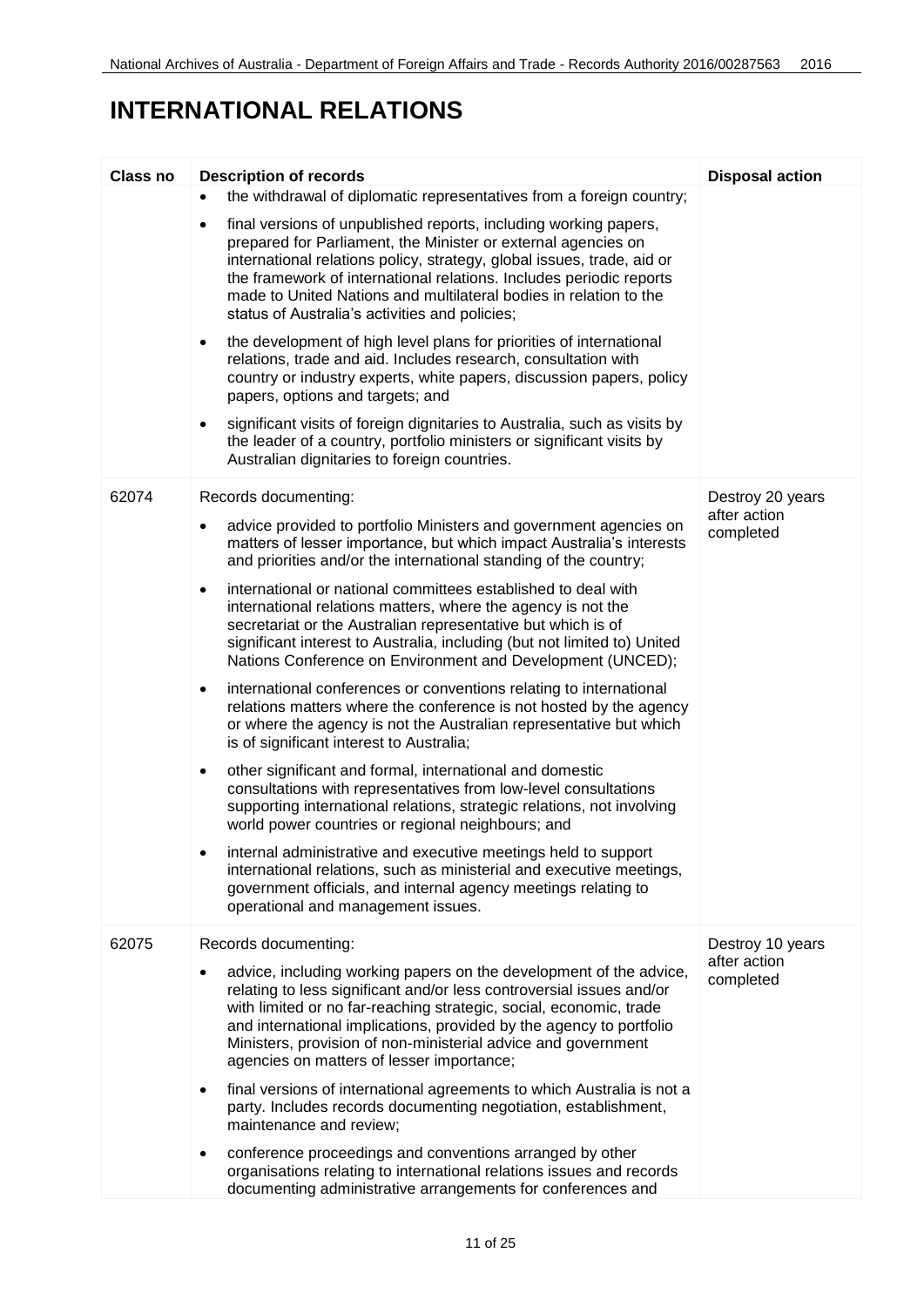#### **INTERNATIONAL RELATIONS**

| <b>Class no</b> | <b>Description of records</b>                                                                                                                                                                                                                                                                                                                                                  | <b>Disposal action</b>            |
|-----------------|--------------------------------------------------------------------------------------------------------------------------------------------------------------------------------------------------------------------------------------------------------------------------------------------------------------------------------------------------------------------------------|-----------------------------------|
|                 | conventions supporting international relations;                                                                                                                                                                                                                                                                                                                                |                                   |
|                 | consultations where matters are routine, or non-contentious;<br>$\bullet$                                                                                                                                                                                                                                                                                                      |                                   |
|                 | implementation of co-operative arrangements associated with the<br>$\bullet$<br>provisions of bilateral and multilateral agreements;                                                                                                                                                                                                                                           |                                   |
|                 | Australian financial contributions to international, multilateral<br>$\bullet$<br>organisations and agencies under agreements, terms of<br>memberships, commitments that are not the subject of grant<br>applications and evaluation processes, such as treaty secretariats,<br>United Nations and its specialist agencies, peacekeeping<br>operations;                        |                                   |
|                 | monitoring of international developments by geographic desks,<br>$\bullet$<br>posts and contacts, including less significant and routine activities<br>of foreign countries where there are no significant developments or<br>deviations from the normal. Includes records documenting the<br>internal domestic, political, economic or social policies of any<br>country; and |                                   |
|                 | final versions of formal internal, periodic and non-periodic reports<br>$\bullet$<br>relating to the international relations function.                                                                                                                                                                                                                                         |                                   |
| 62076           | Records documenting:                                                                                                                                                                                                                                                                                                                                                           | Destroy 5 years after             |
|                 | external or internal committees where the agency is not the<br>$\bullet$<br>secretariat, is not the Australian representative, or plays only a<br>minor role including, but not limited to, United Nations Conferences<br>(UN);                                                                                                                                                | action completed                  |
|                 | Australian representations to foreign governments that are routine<br>$\bullet$<br>in nature, do not establish precedent, or impact Australia's<br>relationship with another country;                                                                                                                                                                                          |                                   |
|                 | unsuccessful campaigns for appointment of Australian<br>$\bullet$<br>representatives to international organisations, offices, committees,<br>councils or groups; and                                                                                                                                                                                                           |                                   |
|                 | requests from foreign countries and Australian support for their<br>$\bullet$<br>candidates for appointment to international organisations, offices,<br>committees, councils and groups.                                                                                                                                                                                       |                                   |
| 62077           | Records documenting:                                                                                                                                                                                                                                                                                                                                                           | Destroy 3 years after             |
|                 | visits to Australia for public diplomacy purposes. Includes<br>itineraries, programs, appointment details, routine correspondence,<br>briefings and visit reports.                                                                                                                                                                                                             | action completed                  |
| 62078           | Records documenting:                                                                                                                                                                                                                                                                                                                                                           | Retain at post until              |
|                 | political, economic or social developments within the host country<br>compiled by the relevant post.                                                                                                                                                                                                                                                                           | reference ceases,<br>then destroy |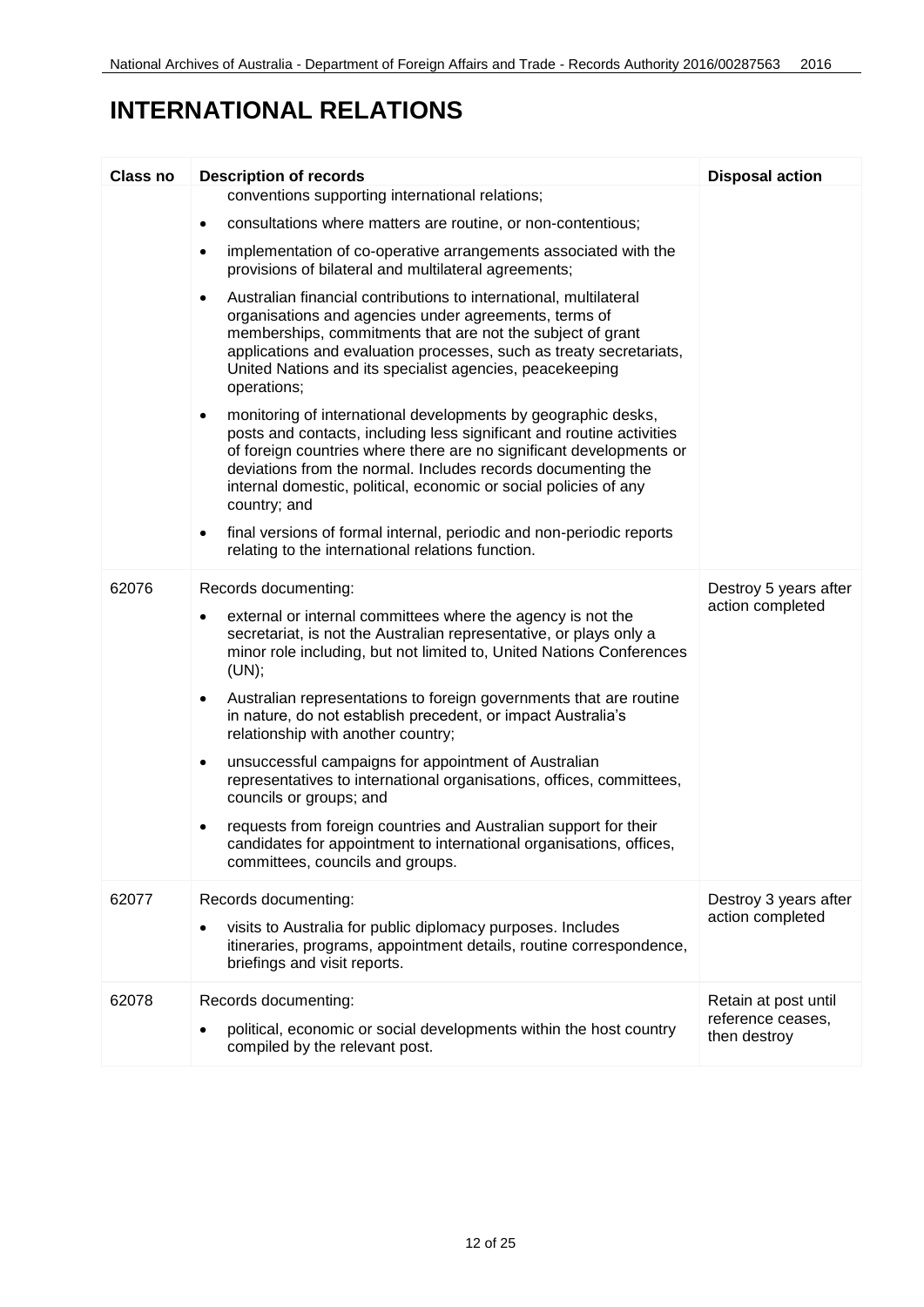#### <span id="page-12-0"></span>**INTERNATIONAL SECURITY**

| Class no | <b>Description of records</b>                                                                                                                                                                                                                                                                                                                                                                                                               | <b>Disposal action</b>         |
|----------|---------------------------------------------------------------------------------------------------------------------------------------------------------------------------------------------------------------------------------------------------------------------------------------------------------------------------------------------------------------------------------------------------------------------------------------------|--------------------------------|
| 62079    | Records documenting:                                                                                                                                                                                                                                                                                                                                                                                                                        | Retain as national<br>archives |
|          | advice provided by the agency to the portfolio Minister and<br>$\bullet$<br>government agencies on controversial issues with far reaching<br>social, economic and international implications relating to the<br>international security function. Includes:                                                                                                                                                                                  |                                |
|          | briefing notes (includes background briefs and working<br>$\bullet$<br>papers.)                                                                                                                                                                                                                                                                                                                                                             |                                |
|          | <b>Question Time Briefs</b><br>$\bullet$                                                                                                                                                                                                                                                                                                                                                                                                    |                                |
|          | minutes providing advice to the Minister<br>$\bullet$                                                                                                                                                                                                                                                                                                                                                                                       |                                |
|          | <b>Ministerial statements</b><br>$\bullet$                                                                                                                                                                                                                                                                                                                                                                                                  |                                |
|          | Government responses to Inquiry recommendations<br>$\bullet$                                                                                                                                                                                                                                                                                                                                                                                |                                |
|          | policy papers (White and Green papers)<br>٠                                                                                                                                                                                                                                                                                                                                                                                                 |                                |
|          | minutes providing coordination comments<br>٠                                                                                                                                                                                                                                                                                                                                                                                                |                                |
|          | advice to other agencies<br>٠                                                                                                                                                                                                                                                                                                                                                                                                               |                                |
|          | working papers documenting the development of advice<br>$\bullet$<br>provided by the agency to the portfolio Minister and<br>government agencies on controversial issues with far-reaching<br>social, economic and international implications relating to the<br>international security function.                                                                                                                                           |                                |
|          | treaties, conventions, alliances and agreements to which Australia<br>٠<br>is a party or signatory. Includes negotiations, establishment,<br>maintenance and review of agreements, as well as agreements to<br>which Australia is a signatory, but has not yet ratified, that is, not a<br>party to the agreement although Australia takes part in regular<br>activities, for example working groups such as the 2003 Firearms<br>Protocol; |                                |
|          | inter-governmental or inter-agency committees, to deal with<br>$\bullet$<br>international security issues, where the agency provides the<br>Secretariat or is the Australian or agency representative;                                                                                                                                                                                                                                      |                                |
|          | consultations with foreign countries on international security;<br>٠                                                                                                                                                                                                                                                                                                                                                                        |                                |
|          | cooperative arrangements for communication, information<br>٠<br>exchanges, cooperation between intelligence agencies<br>governments and inter-governmental agencies, such as<br>International Committee of the Red Cross, ASEAN Regional Forum<br>and sub-groups;                                                                                                                                                                           |                                |
|          | initiatives to support rule of international law, defence force<br>$\bullet$<br>deployments and peacekeeping initiatives, capacity building in<br>conflict areas to establish peace and development, support for<br>conflict prevention, and advocacy for the responsibility to protection<br>$(R2P)$ ; and                                                                                                                                 |                                |
|          | the development of high level plans for priorities of international<br>٠<br>and national security, counter terrorism, peacekeeping and<br>peacemaking. Includes research, consultation with country or<br>industry experts, white papers, discussion papers, policy papers,<br>options and targets.                                                                                                                                         |                                |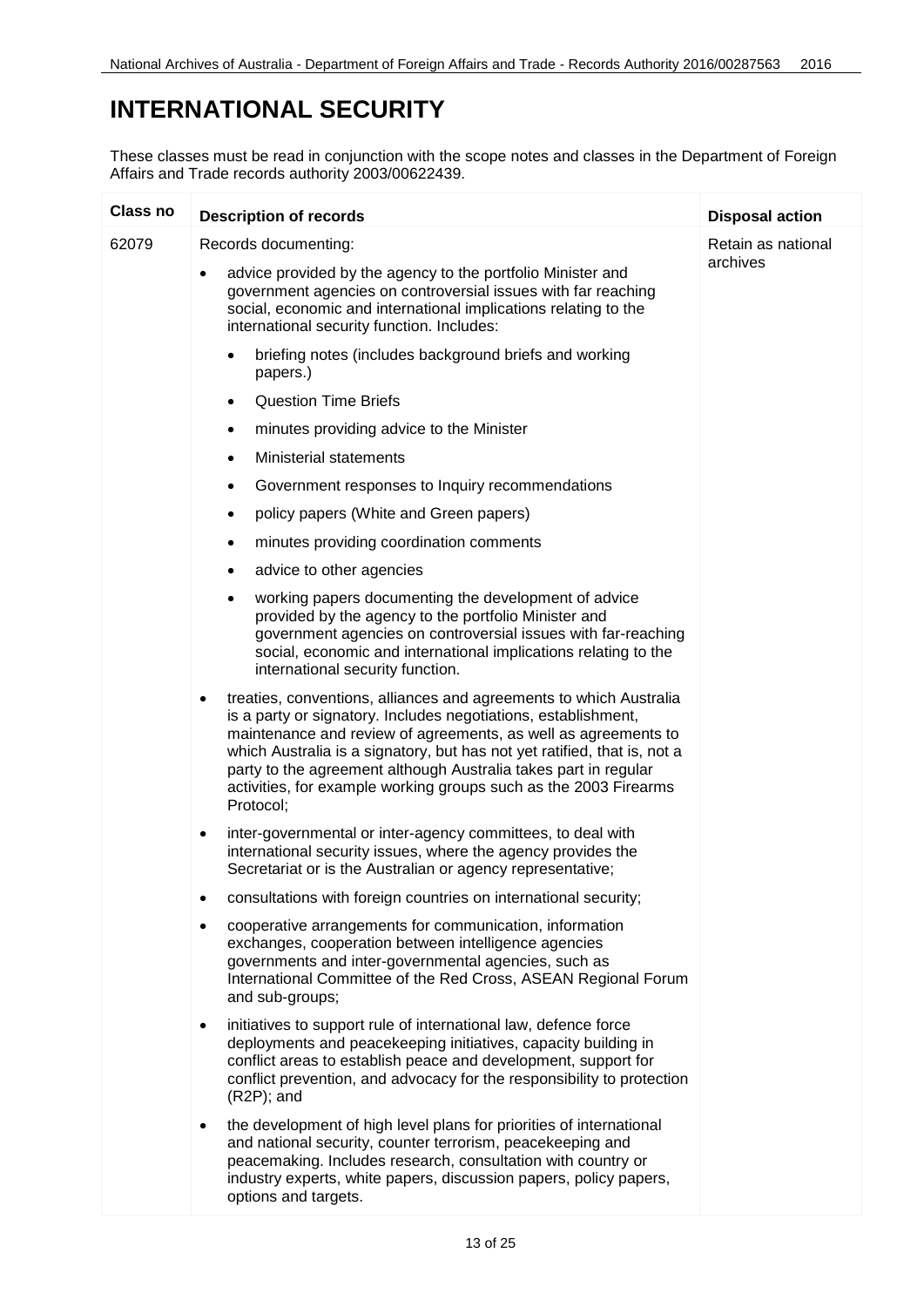### **INTERNATIONAL SECURITY**

| <b>Class no</b> | <b>Description of records</b>                                                                                                                                                                              | <b>Disposal action</b>                        |
|-----------------|------------------------------------------------------------------------------------------------------------------------------------------------------------------------------------------------------------|-----------------------------------------------|
| 62080           | Records documenting:                                                                                                                                                                                       | Destroy 20 years<br>after action<br>completed |
|                 | advice on applications for licences for controlled items proposed for<br>export;                                                                                                                           |                                               |
|                 | advice and decisions on visa applications assessed for security<br>$\bullet$<br>concerns, such as the proliferation of weapons of mass destruction;<br>and                                                 |                                               |
|                 | final versions of plans relating to the international security function.<br>$\bullet$                                                                                                                      |                                               |
| 62081           | Records documenting:                                                                                                                                                                                       | Destroy 10 years                              |
|                 | advice provided by the agency to the portfolio Minister and<br>٠<br>government agencies on matters of lesser importance;                                                                                   | after action<br>completed                     |
|                 | agreements where Australia is not a signatory or a party, including<br>$\bullet$<br>negotiations, establishment, maintenance and review of other<br>agreements;                                            |                                               |
|                 | internal agency committees, formed to consider matters relating<br>$\bullet$<br>international security;                                                                                                    |                                               |
|                 | administrative arrangements for high-level international<br>$\bullet$<br>conferences and conventions hosted by the agency or where the<br>agency is the Australian representative;                         |                                               |
|                 | development and provision of outreach services; and<br>$\bullet$                                                                                                                                           |                                               |
|                 | reports, including final and working papers of other formal internal,<br>$\bullet$<br>external and periodic and non-periodic reports relating international<br>security.                                   |                                               |
| 62082           | Records documenting:                                                                                                                                                                                       | Destroy 5 years after                         |
|                 | receipt and provision of non-ministerial advice regarding<br>$\bullet$<br>international security;                                                                                                          | action completed                              |
|                 | high-level inter-government or inter-agency committees relating to<br>$\bullet$<br>international security, where the agency is not the secretariat or is<br>not the Australian representative;             |                                               |
|                 | conferences or conventions relating to international security other<br>than those described in class 7049 and 62081;                                                                                       |                                               |
|                 | the accreditation of foreign defence personnel within Australia for<br>٠<br>training, and the placement of Australian defence personnel on<br>exchange placements for skills transfer and development; and |                                               |
|                 | working papers used to develop plans, including draft plans and<br>comments.                                                                                                                               |                                               |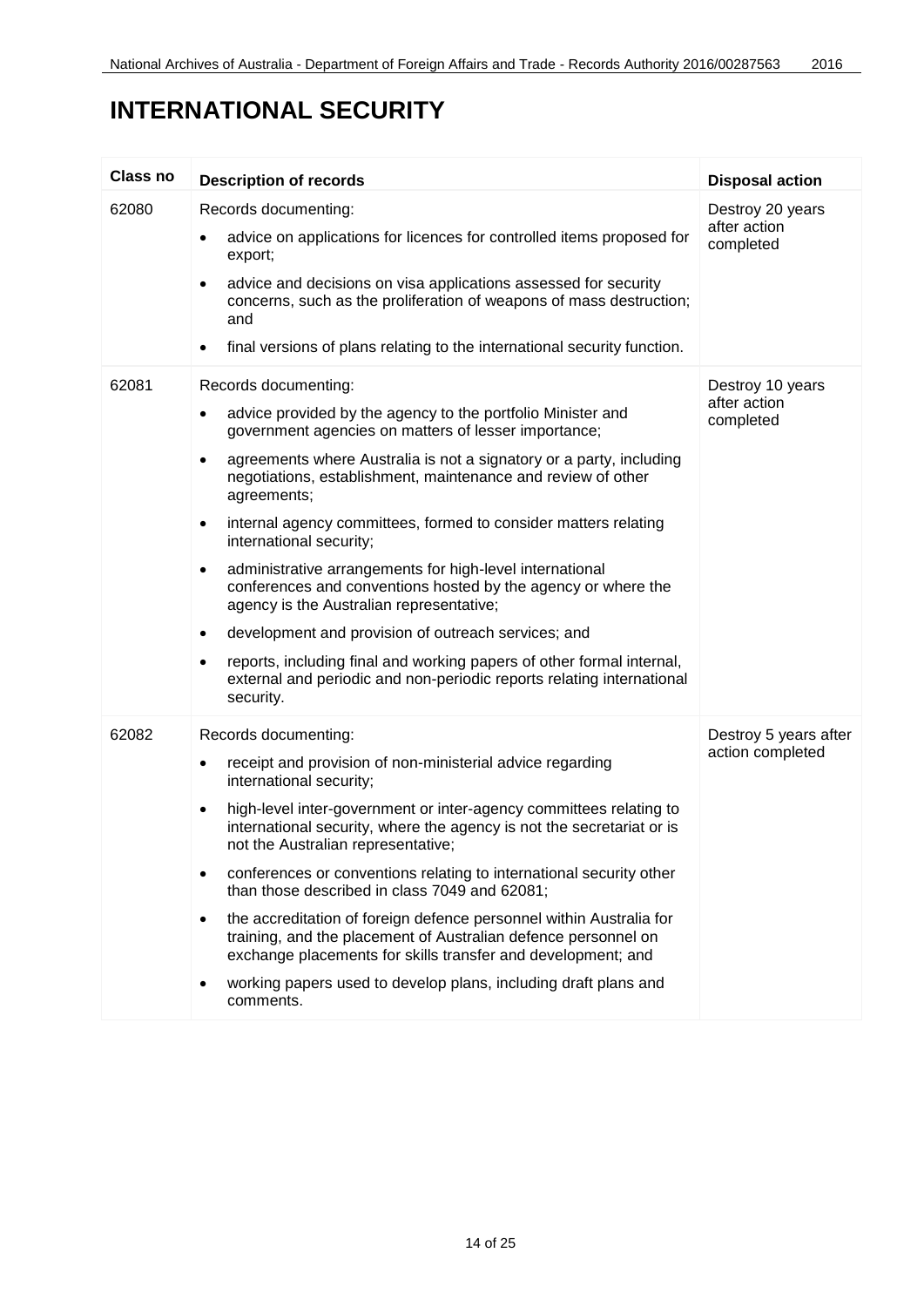#### <span id="page-14-0"></span>**NON PROLIFERATION AND SAFEGUARDS**

| <b>Class no</b> | <b>Description of records</b>                                                                                                                                                                                                                                                                                                                                                                                                                                                                                                                                                                   | <b>Disposal action</b> |
|-----------------|-------------------------------------------------------------------------------------------------------------------------------------------------------------------------------------------------------------------------------------------------------------------------------------------------------------------------------------------------------------------------------------------------------------------------------------------------------------------------------------------------------------------------------------------------------------------------------------------------|------------------------|
| 62083           | Records documenting:                                                                                                                                                                                                                                                                                                                                                                                                                                                                                                                                                                            | Retain as national     |
|                 | advice provided by the agency to the portfolio Minister and<br>$\bullet$<br>government agencies on issues with far reaching social, economic<br>and international implications relating to non-proliferation and<br>safeguards. Includes:                                                                                                                                                                                                                                                                                                                                                       | archives               |
|                 | briefing notes;<br>$\bullet$                                                                                                                                                                                                                                                                                                                                                                                                                                                                                                                                                                    |                        |
|                 | background briefs and Question Time Briefs;<br>٠                                                                                                                                                                                                                                                                                                                                                                                                                                                                                                                                                |                        |
|                 | minutes providing advice to the Minister;<br>$\bullet$                                                                                                                                                                                                                                                                                                                                                                                                                                                                                                                                          |                        |
|                 | Ministerial statements;<br>$\bullet$                                                                                                                                                                                                                                                                                                                                                                                                                                                                                                                                                            |                        |
|                 | Government responses to Inquiry recommendations;<br>$\bullet$                                                                                                                                                                                                                                                                                                                                                                                                                                                                                                                                   |                        |
|                 | policy papers (White and Green papers);<br>٠                                                                                                                                                                                                                                                                                                                                                                                                                                                                                                                                                    |                        |
|                 | minutes providing coordination comments;<br>$\bullet$                                                                                                                                                                                                                                                                                                                                                                                                                                                                                                                                           |                        |
|                 | advice to other agencies; and<br>$\bullet$                                                                                                                                                                                                                                                                                                                                                                                                                                                                                                                                                      |                        |
|                 | working papers;<br>$\bullet$                                                                                                                                                                                                                                                                                                                                                                                                                                                                                                                                                                    |                        |
|                 | receipt and provision of non-ministerial advice on matters of<br>$\bullet$<br>importance with lasting impacts on social, economic and<br>international standing of the country, regarding the non-proliferation<br>and safeguards function, including:                                                                                                                                                                                                                                                                                                                                          |                        |
|                 | policy development;<br>$\bullet$                                                                                                                                                                                                                                                                                                                                                                                                                                                                                                                                                                |                        |
|                 | negotiation strategies, or implementation, for example uranium<br>$\bullet$<br>exports;                                                                                                                                                                                                                                                                                                                                                                                                                                                                                                         |                        |
|                 | other measures to limit access to nuclear materials, such as<br>$\bullet$<br>export control, domestic and international physical protection of<br>nuclear materials in storage and in transport;                                                                                                                                                                                                                                                                                                                                                                                                |                        |
|                 | negotiations, establishment, maintenance and review of other<br>٠<br>agreements;                                                                                                                                                                                                                                                                                                                                                                                                                                                                                                                |                        |
|                 | application, granting and renewal of permits to operate Australia's<br>٠<br>nuclear and chemical facilities (e.g. Australian Nuclear Science and<br>Technology Organisation, and the Defence Science and<br>Technology Organisation);                                                                                                                                                                                                                                                                                                                                                           |                        |
|                 | granting, transfer, renewal or revocation of permits to handle<br>$\bullet$<br>nuclear materials or to produce, process, consume CWC<br>Scheduled chemicals, or import or export CWC Scheduled<br>chemicals. Excludes copies of supporting documents such as local<br>council development approvals;                                                                                                                                                                                                                                                                                            |                        |
|                 | inspections of Australian permit holders other than those described<br>$\bullet$<br>in classes 7105 and 7106. Includes inspections carried out by the<br>agency or by international inspection agencies such as<br>International Atomic Energy Agency (IAEA), or inspections of<br>Australian facilities with permit or notification requirements such as<br>under the Chemical Weapons (Prohibition) Act 1994 by the<br>Organisation for the Prohibition of Chemical Weapons (OPCW).<br>Includes inspection reports, site visit reports, preliminary findings<br>and final inspection reports; |                        |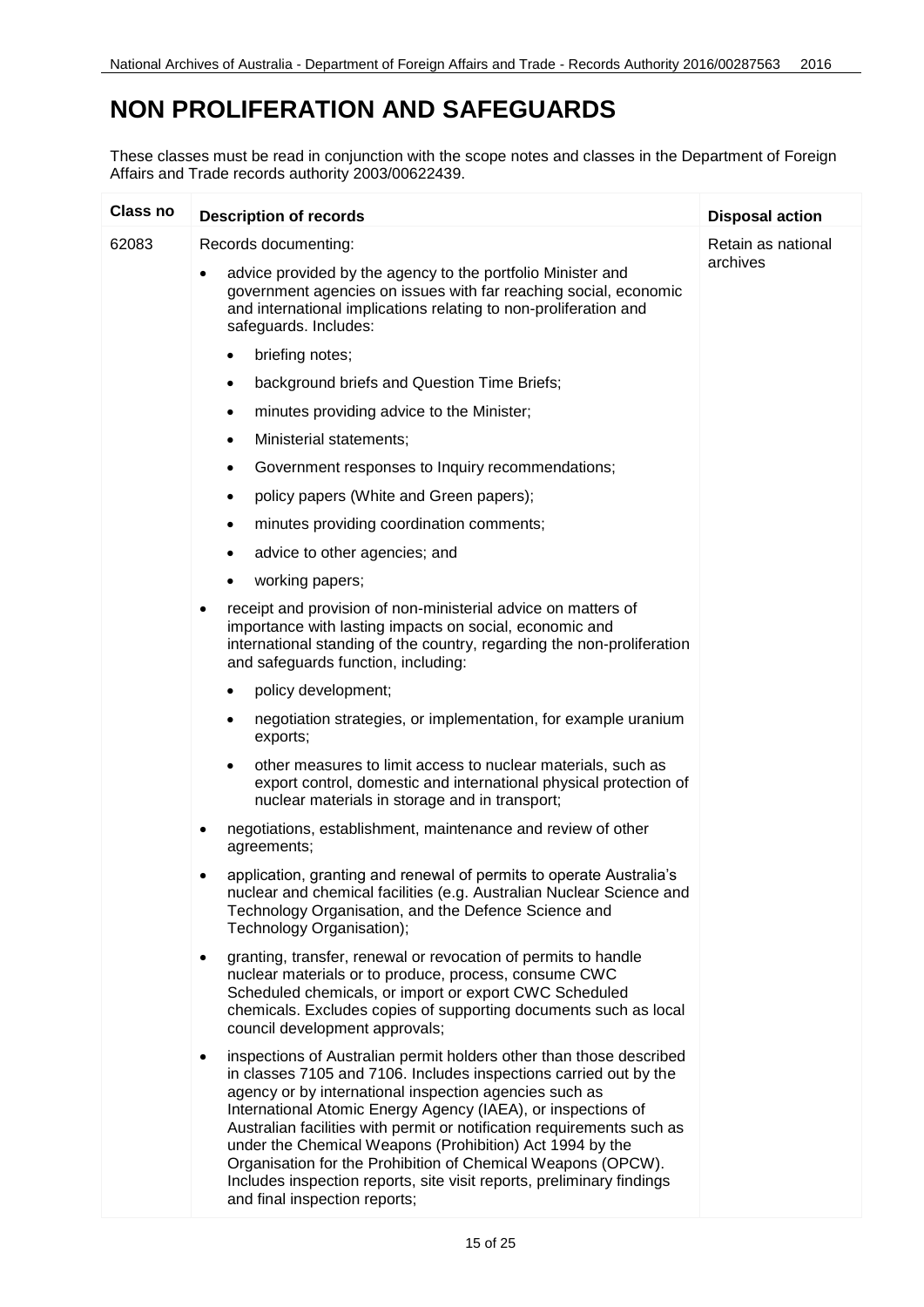#### **NON PROLIFERATION AND SAFEGUARDS**

| Class no | <b>Description of records</b>                                                                                                                                                                                                                                                                                                                                                                                                                                                                                                                                                                                                    | <b>Disposal action</b>    |
|----------|----------------------------------------------------------------------------------------------------------------------------------------------------------------------------------------------------------------------------------------------------------------------------------------------------------------------------------------------------------------------------------------------------------------------------------------------------------------------------------------------------------------------------------------------------------------------------------------------------------------------------------|---------------------------|
|          | transfers of nuclear material, or cases where there are far-reaching<br>security concerns. Includes records on processing and transport of<br>scheduled chemicals and nuclear material, such as shipping and<br>transfer records; customs data; import and export-licensing<br>records; calculations of process losses; nuclear consumption;                                                                                                                                                                                                                                                                                     |                           |
|          | security breaches or incidents at nuclear or chemical facilities, or<br>$\bullet$<br>incidents of alleged nuclear or chemical material mismanagement,<br>with serious consequences, such as loss of life, long term damages<br>or material losses;                                                                                                                                                                                                                                                                                                                                                                               |                           |
|          | enforcement of compliance with legislation and regulations;<br>$\bullet$                                                                                                                                                                                                                                                                                                                                                                                                                                                                                                                                                         |                           |
|          | final reports made to international agencies such as the<br>$\bullet$<br>International Atomic Energy Agency (IAEA), concerning the<br>disposition of nuclear materials in Australia, or Organisation for the<br>Prohibition of Chemical Weapons (OPCW), relating to the<br>production, processing and consumption of CWC-Scheduled<br>chemicals, the production of discrete organic chemicals and the<br>import or export of CWC-Scheduled chemicals, as well as reports<br>on findings of old chemical weapons. Includes: Inventory Change<br>Report (ICR); Material Balance Report (MBR); Physical Inventory<br>Listing (PIL); |                           |
|          | final agency reports forwarded to international agencies, such as<br>the Atomic Energy Agency of the European Union (Euratom)<br>concerning transfers of nuclear items;                                                                                                                                                                                                                                                                                                                                                                                                                                                          |                           |
|          | special reports received from nuclear and CWC Scheduled<br>$\bullet$<br>chemical facility operators; and                                                                                                                                                                                                                                                                                                                                                                                                                                                                                                                         |                           |
|          | final versions of reviews of programs and operations supporting the<br>non-proliferation and safeguards function.                                                                                                                                                                                                                                                                                                                                                                                                                                                                                                                |                           |
| 62084    | Records documenting:                                                                                                                                                                                                                                                                                                                                                                                                                                                                                                                                                                                                             | Destroy 20 years          |
|          | final internal and external audit reports relating to non-proliferation<br>$\bullet$<br>and safeguards; and                                                                                                                                                                                                                                                                                                                                                                                                                                                                                                                      | after action<br>completed |
|          | inspections conducted overseas where the agency is an Australian<br>representative in the inspection team. Includes copies of final<br>inspection reports and Australian participants' reports.                                                                                                                                                                                                                                                                                                                                                                                                                                  |                           |
| 62085    | Records documenting:                                                                                                                                                                                                                                                                                                                                                                                                                                                                                                                                                                                                             | Destroy 15 years          |
|          | development and provision of outreach services.                                                                                                                                                                                                                                                                                                                                                                                                                                                                                                                                                                                  | after action<br>completed |
| 62086    | Records documenting:                                                                                                                                                                                                                                                                                                                                                                                                                                                                                                                                                                                                             | Destroy 10 years          |
|          | compliance with mandatory or statutory requirements under<br>international agreements, such as monitoring of nuclear and<br>chemical materials. For example, reporting by facilities which have<br>permit and notification requirements under the Chemical Weapons<br>(Prohibition) Act 1994, as well as chemical import permit holders<br>under Reg 5J of the Customs (Prohibited Imports) Regs 1956;                                                                                                                                                                                                                           | after action<br>completed |
|          | administrative arrangements for conferences and conventions<br>٠<br>hosted by the agency and supporting non-proliferation and<br>safeguards;                                                                                                                                                                                                                                                                                                                                                                                                                                                                                     |                           |
|          | consultations with representatives from world power countries or                                                                                                                                                                                                                                                                                                                                                                                                                                                                                                                                                                 |                           |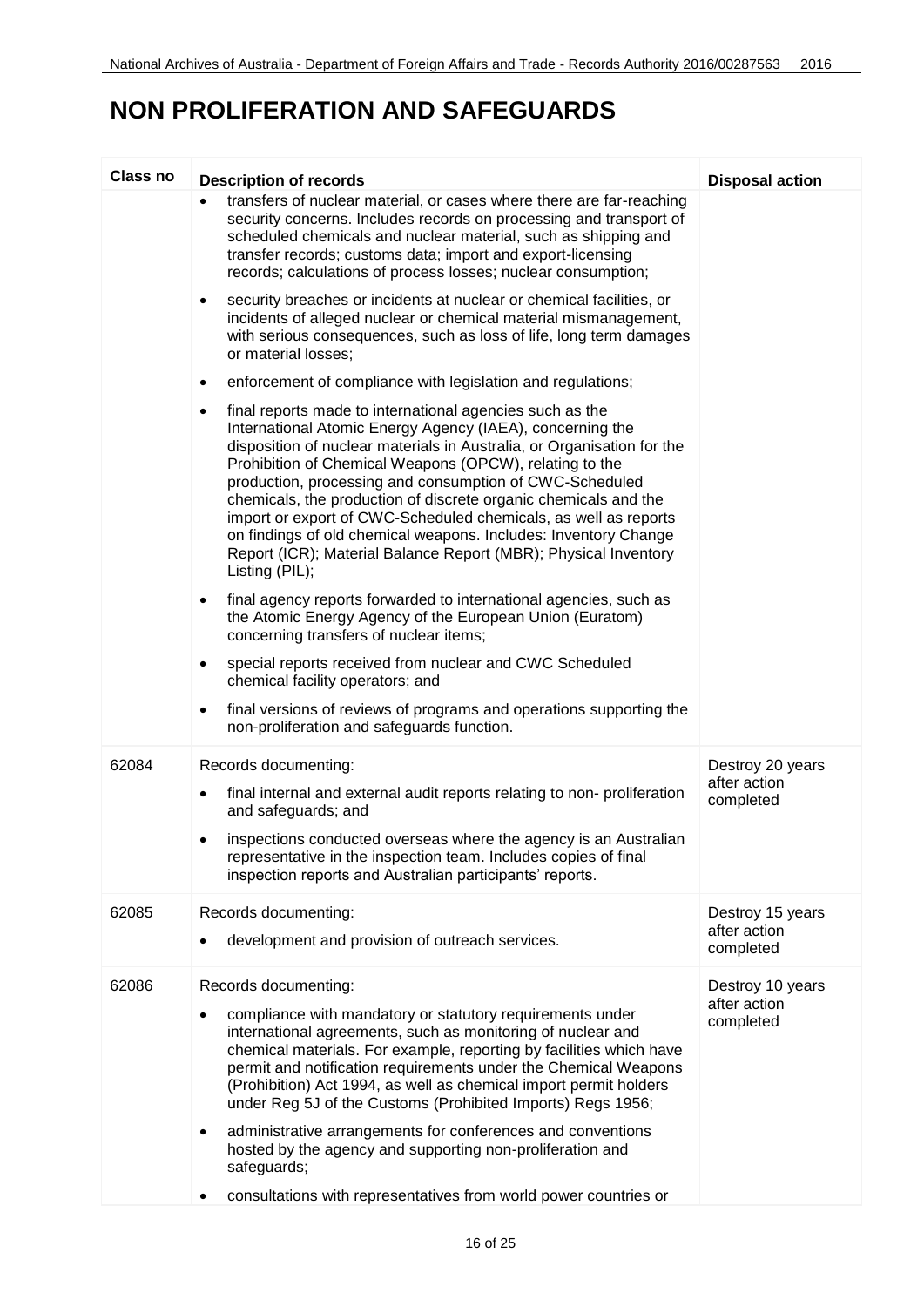#### **NON PROLIFERATION AND SAFEGUARDS**

| Class no | <b>Description of records</b>                                                                                                                                                                                                                                                                                                                                                                                                                                                                                                                                                                                                                                                                                          | <b>Disposal action</b>                    |
|----------|------------------------------------------------------------------------------------------------------------------------------------------------------------------------------------------------------------------------------------------------------------------------------------------------------------------------------------------------------------------------------------------------------------------------------------------------------------------------------------------------------------------------------------------------------------------------------------------------------------------------------------------------------------------------------------------------------------------------|-------------------------------------------|
|          | regional neighbours relating to non-proliferation and safeguards;                                                                                                                                                                                                                                                                                                                                                                                                                                                                                                                                                                                                                                                      |                                           |
|          | enquiries regarding non-proliferation and safeguards; and                                                                                                                                                                                                                                                                                                                                                                                                                                                                                                                                                                                                                                                              |                                           |
|          | transport and transfer of nuclear materials where the transfer is<br>$\bullet$<br>routine. Including records on processing and transport of scheduled<br>chemicals and nuclear material.                                                                                                                                                                                                                                                                                                                                                                                                                                                                                                                               |                                           |
| 62087    | Records documenting:<br>periodic reports received from nuclear and CWC Scheduled<br>chemical facility operators.                                                                                                                                                                                                                                                                                                                                                                                                                                                                                                                                                                                                       | Destroy 7 years after<br>action completed |
| 62088    | Records documenting:                                                                                                                                                                                                                                                                                                                                                                                                                                                                                                                                                                                                                                                                                                   | Destroy 5 years after<br>action completed |
|          | receipt and provision of non-ministerial advice regarding the non-<br>proliferation and safeguards function of lesser importance;                                                                                                                                                                                                                                                                                                                                                                                                                                                                                                                                                                                      |                                           |
|          | the administration of inspections of Australian permit holders other<br>$\bullet$<br>than those described in classes 7105 and 7106. Includes<br>inspections carried out by the agency or by international inspection<br>agencies such as International Atomic Energy Agency (IAEA), or<br>inspections of Australian facilities with permit or notification<br>requirements such as under the Chemical Weapons (Prohibition)<br>Act 1994 by the Organisation for the Prohibition of Chemical<br>Weapons (OPCW). Includes records facilitating the inspection such<br>as inspection plans, notifications, observation and interview notes,<br>scientific and laboratory analysis, situation and progress reports;<br>and |                                           |
|          | security breaches or incidents at nuclear or chemical facilities, or<br>incidents of alleged nuclear or chemical material mismanagement,<br>where the incident is minor and the impact is not serious.                                                                                                                                                                                                                                                                                                                                                                                                                                                                                                                 |                                           |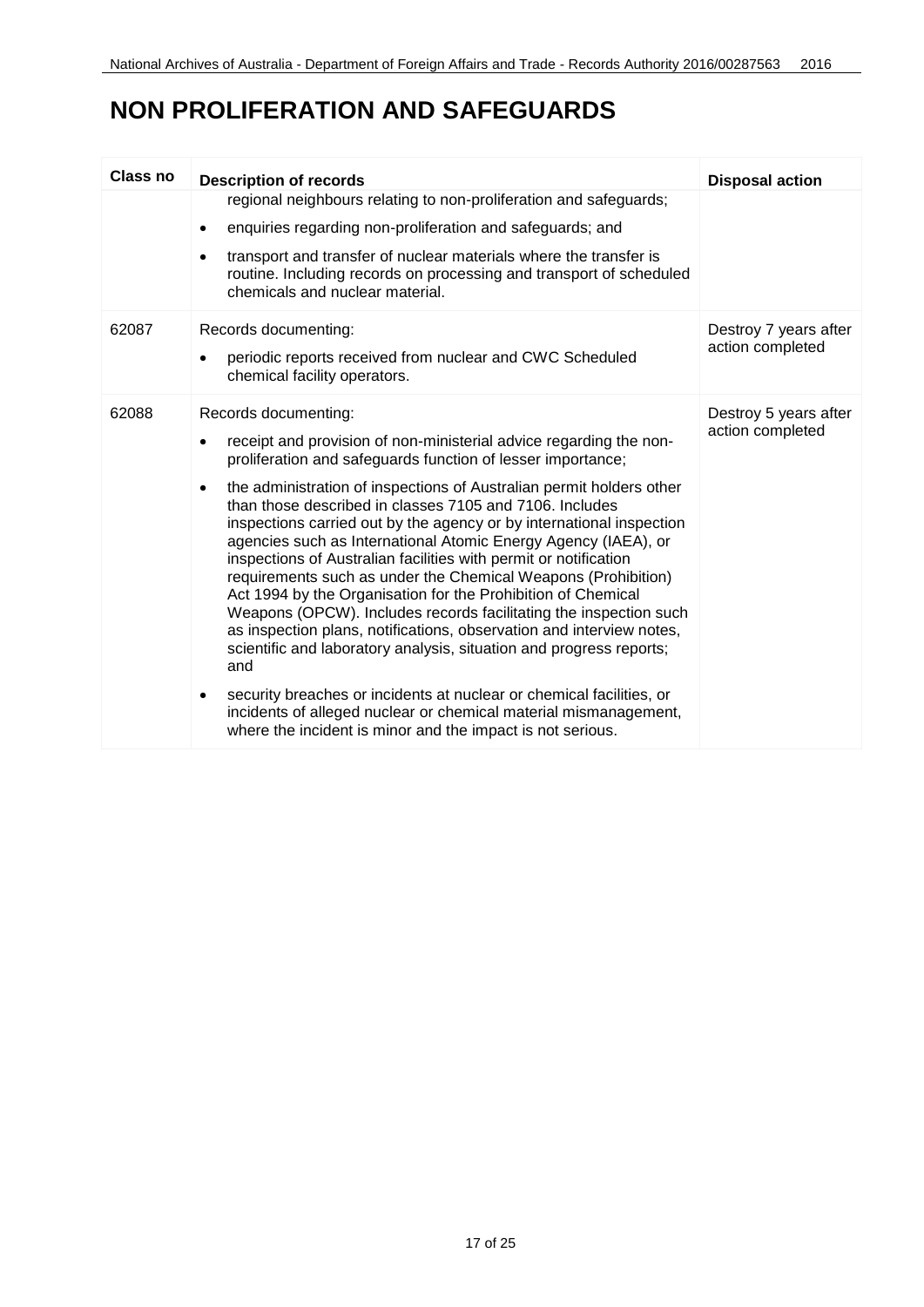#### <span id="page-17-0"></span>**PASSPORT SERVICES**

| <b>Class no</b> | <b>Description of records</b>                                                                                                                                                                                                                                                                                                                                                                                                                                                                                                                                       | <b>Disposal action</b>                                                  |
|-----------------|---------------------------------------------------------------------------------------------------------------------------------------------------------------------------------------------------------------------------------------------------------------------------------------------------------------------------------------------------------------------------------------------------------------------------------------------------------------------------------------------------------------------------------------------------------------------|-------------------------------------------------------------------------|
| 62089           | Records documenting:<br>inter-governmental or inter-agency committees, to deal with<br>passport issues, where the agency provides the Secretariat or is<br>the Australian representative. Includes documents establishing the<br>committee or task force; final versions of minutes; documents<br>tabled at meetings; reports and directives.                                                                                                                                                                                                                       | Retains as national<br>archives                                         |
| 62090           | Records documenting:<br>individual cases of applications for children to be authorised for<br>international travel without the authorisation of both persons with<br>parental responsibility, referred to an Approved Senior Officer<br>(ASO).                                                                                                                                                                                                                                                                                                                      | Destroy 25 years<br>after date of birth                                 |
| 62091           | Records documenting:<br>internal agency committees formed to consider matters relating to<br>$\bullet$<br>the design and implementation of passports policy; and<br>ad hoc inter agency and internal meetings on issues arising from<br>$\bullet$<br>passport security.                                                                                                                                                                                                                                                                                             | Destroy 12 years<br>after action<br>completed                           |
| 62092           | Records documenting:<br>cancellations of adult travel documents. Includes travel documents:<br>$\bullet$<br>reported lost or stolen; suspected of being forged; incorrectly<br>issued; inactive, deleted; blank documents lost before issue;<br>data held on passport issue and control system documenting the<br>$\bullet$<br>destruction of travel documents issued to persons over 18 years of<br>age, includes destruction certificates; and<br>approved applications (including amendments) for issue of travel<br>documents for persons over 18 years of age. | Destroy 11 years<br>after action<br>completed                           |
| 62093           | Records documenting:<br>claims for refund of passport fees and compensation claims;<br>the development and provision of outreach services. Includes:<br>research and reference material; speakers' details and briefs;<br>exercises, handouts, discussion topics, presentations; reports on<br>programs.                                                                                                                                                                                                                                                            | Destroy 10 years<br>after action<br>completed                           |
| 62094           | Records documenting:<br>person alert records regarding minors under 18 years of age.<br>Records include associated data maintained on systems, such as<br>passport issue and control system. Includes alerts issued for<br>possible abductions and applicants who have been refused travel<br>documents.                                                                                                                                                                                                                                                            | Destroy 7 years after<br>the youngest child<br>turns 18 years of<br>age |
| 62095           | Records documenting:<br>agency liaison with other government agencies and other<br>stakeholders relating to passport issues. Includes: submissions,<br>impact assessments, awareness raising, presentations, informal<br>meetings, contact lists, meeting notes, exchanged information and                                                                                                                                                                                                                                                                          | Destroy 5 years after<br>action completed                               |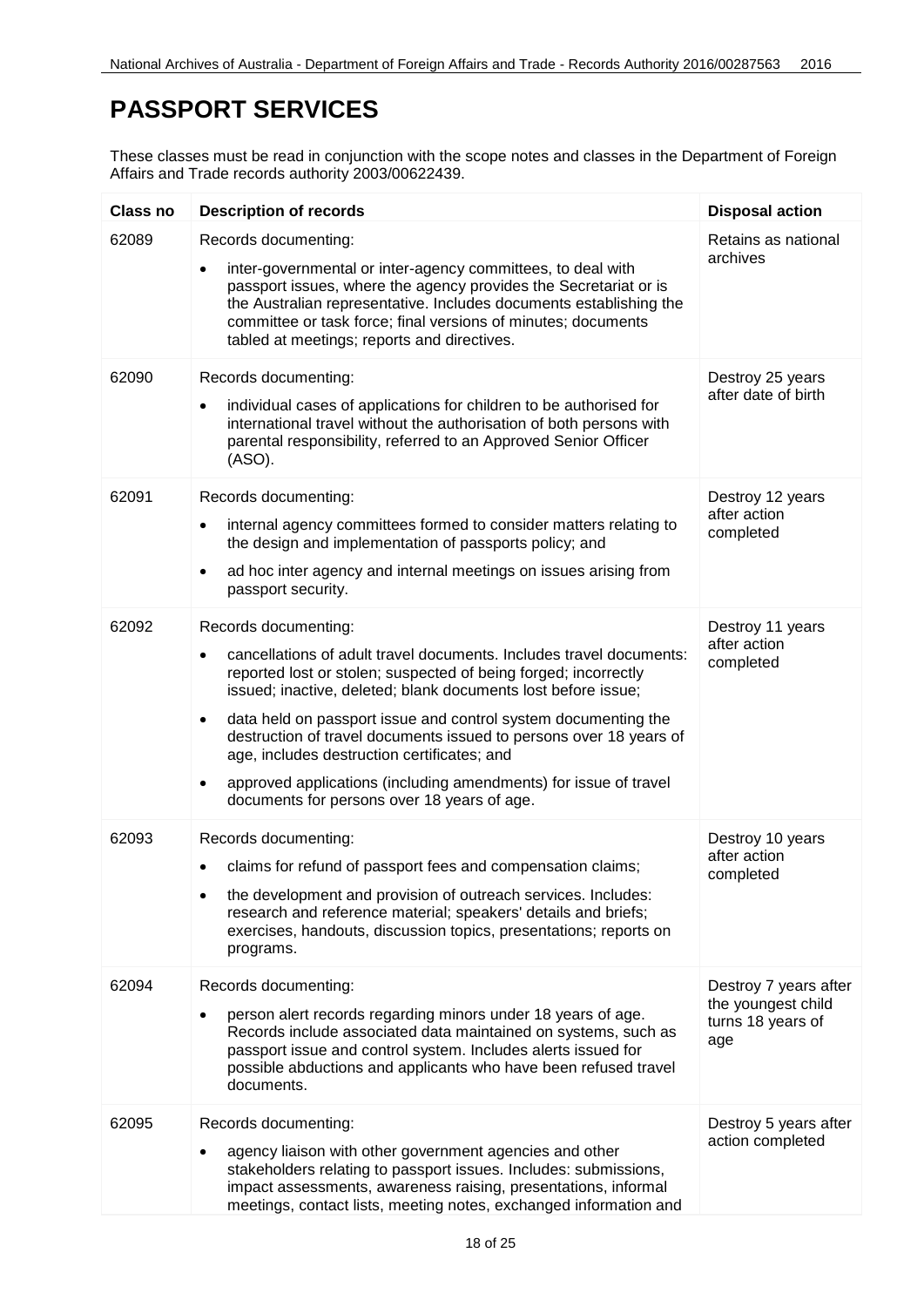### **PASSPORT SERVICES**

| <b>Class no</b> | <b>Description of records</b>                                                                                                                                                                                                                                                                                                  | <b>Disposal action</b>                                                                        |
|-----------------|--------------------------------------------------------------------------------------------------------------------------------------------------------------------------------------------------------------------------------------------------------------------------------------------------------------------------------|-----------------------------------------------------------------------------------------------|
|                 | routine correspondence;                                                                                                                                                                                                                                                                                                        |                                                                                               |
|                 | external inter-government or inter-agency committees where the<br>agency does not provide the secretariat or is not the Australian<br>representatives;                                                                                                                                                                         |                                                                                               |
|                 | the implementation of plans, recommendations, policies,<br>$\bullet$<br>procedures and instructions to support the passport services<br>function. Includes risk assessments, plans for new passport design<br>implementation project, quality assurance;                                                                       |                                                                                               |
|                 | monitoring and receipt of intelligence reports involving fraud or<br>$\bullet$<br>potential fraud;                                                                                                                                                                                                                             |                                                                                               |
|                 | final versions of plans and working paper relating to passport<br>$\bullet$<br>services; and                                                                                                                                                                                                                                   |                                                                                               |
|                 | administration of security for passport documents, handling,<br>$\bullet$<br>storage and transport.                                                                                                                                                                                                                            |                                                                                               |
| 62096           | Records documenting:<br>copies of statistical reports produced by the passport information<br>and control system, and administrative support records used for<br>control and accountability in handling passport documents,<br>including passport returns, receipt of accounts and documents,<br>acknowledgement certificates. | Destroy 2 years after<br>action completed                                                     |
| 62097           | Records documenting:<br>scanned original travel document destruction certificates.                                                                                                                                                                                                                                             | Destroy 60 days<br>after records have<br>been scanned or<br>converted to<br>electronic format |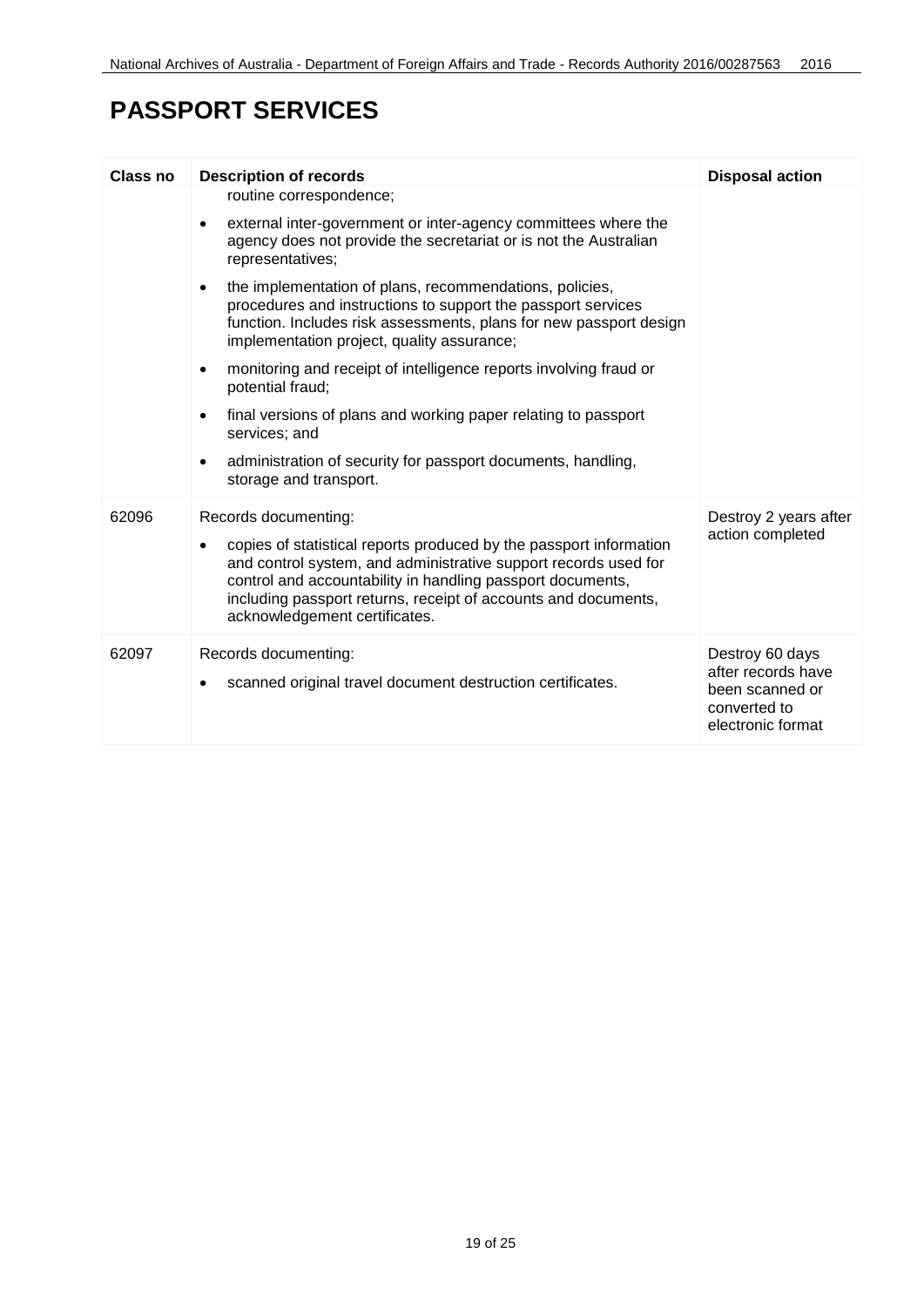#### <span id="page-19-0"></span>**PERSONNEL OVERSEAS**

| Class no | <b>Description of records</b>                                                                                                                                                                                                                                                                                                                                                                                                                                                                                                                                             | <b>Disposal action</b>                                                                                                                                                                                                                          |
|----------|---------------------------------------------------------------------------------------------------------------------------------------------------------------------------------------------------------------------------------------------------------------------------------------------------------------------------------------------------------------------------------------------------------------------------------------------------------------------------------------------------------------------------------------------------------------------------|-------------------------------------------------------------------------------------------------------------------------------------------------------------------------------------------------------------------------------------------------|
| 62098    | Records documenting personnel history of prominent people, including:<br>former Ambassadors<br><b>Head of Mission</b><br>$\bullet$<br><b>Consul-Generals</b><br>diplomatic representatives of Australia overseas.<br>Includes selected personal records.                                                                                                                                                                                                                                                                                                                  | Destroy 75 years<br>after date of birth of<br>employee, or 7 years<br>after last action,<br>whichever is the<br>later                                                                                                                           |
| 62099    | Records documenting the consolidated employment history of locally<br>employed staff (LES). Includes:<br>letters of appointment and conditions of engagement<br>employment contract or agreement<br>letters of acceptance<br>$\bullet$<br>details of assigned duties<br>probation reports<br>$\bullet$<br>medical examinations and health declarations<br>records detailing personal particulars and supporting<br>documentation<br>evidence of educational qualifications<br>declarations of pecuniary interest<br>$\bullet$<br>undertaking to preserve official secrets | Destroy 75 years<br>after date of birth of<br>employee, or 7 years<br>after last action, or<br>the equivalent<br>statute of limitation<br>period applicable in<br>the host country<br>where staff are<br>employed,<br>whichever is the<br>later |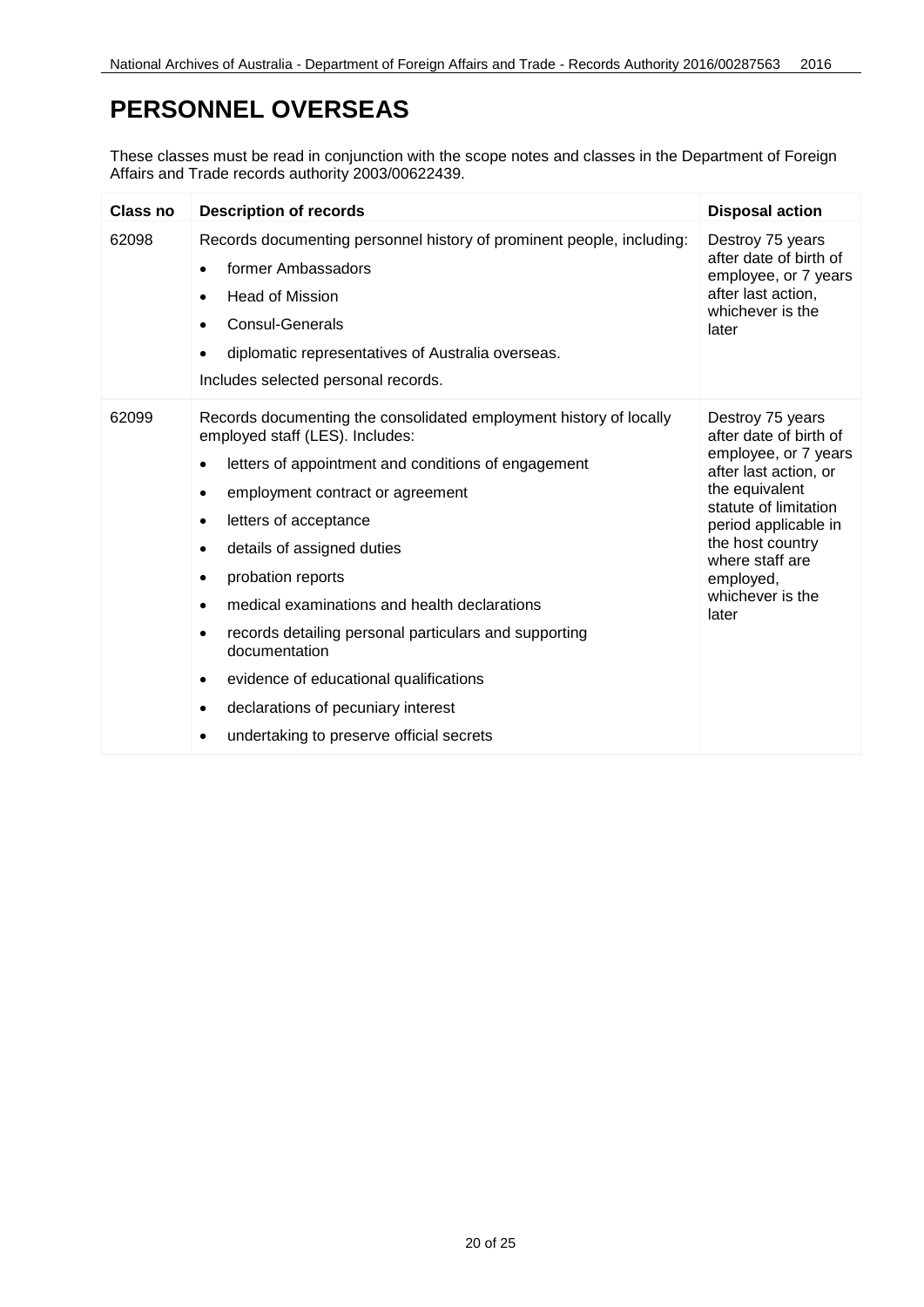#### <span id="page-20-0"></span>**PROTOCOL**

| <b>Class no</b> | <b>Description of records</b>                                                                                                                                                                                                                                                                                                                                                                                                                                                                                                                                                                                                                                                                                                                                                                                                                                                                                                                                                                                                                                                                                                                                                                                                                                                                                                                                                                                                                                                                                                                                                                                                                                                                                                                                                                                                                                                                                                                                                                                            | <b>Disposal action</b>                         |
|-----------------|--------------------------------------------------------------------------------------------------------------------------------------------------------------------------------------------------------------------------------------------------------------------------------------------------------------------------------------------------------------------------------------------------------------------------------------------------------------------------------------------------------------------------------------------------------------------------------------------------------------------------------------------------------------------------------------------------------------------------------------------------------------------------------------------------------------------------------------------------------------------------------------------------------------------------------------------------------------------------------------------------------------------------------------------------------------------------------------------------------------------------------------------------------------------------------------------------------------------------------------------------------------------------------------------------------------------------------------------------------------------------------------------------------------------------------------------------------------------------------------------------------------------------------------------------------------------------------------------------------------------------------------------------------------------------------------------------------------------------------------------------------------------------------------------------------------------------------------------------------------------------------------------------------------------------------------------------------------------------------------------------------------------------|------------------------------------------------|
| 62100           | Records documenting:<br>diplomatic accreditation of foreign Heads of Mission (HOM) in<br>Australia and HOM in foreign countries. Includes summary<br>registers of diplomatic representatives, containing records of arrival<br>and departure of foreign diplomats in Australia. Includes: copies of<br>Letters of Credence or Introduction; requests for agrément;<br>arrangements for presentation of credentials; request for<br>accreditations; correspondence between parties;<br>controversial or contentions appointments of honorary consuls, or<br>$\bullet$<br>when the Australian Government withdraws the Exequatur of the<br>Honorary Consul;<br>non-ministerial advice on protocol related matters relating to<br>$\bullet$<br>Vienna Convention on Diplomatic Relations, Vienna Convention on<br>Consular Relations that are contentious or precedent setting, or<br>result in changes to protocol policy. Includes legal advice<br>requested or received by other government agencies and overseas<br>posts;<br>inter-agency committees relating to the protocol function. Includes:<br>agenda; copies of minutes; copies of reports and directives; copies<br>of documents tabled at meetings;<br>consultations with the diplomatic representatives of foreign<br>$\bullet$<br>countries in Australia, relating to protocol functions that relate to<br>immunity and privilege administration, or may set a precedent or<br>standards relating to Vienna Conventions on Diplomatic Relations<br>(VCDR) and Vienna Conventions on Consular Relations (VCCR);<br>and<br>issues relevant to the immunities of diplomatic and consular posts,<br>$\bullet$<br>international organisations and overseas missions and eligible staff<br>in Australia. Includes issues such as: inviolability; request for<br>immunity; notification of granting of immunity; notification of<br>withdrawal of immunities; police enquiries; waivers of immunity;<br>alleged misconduct; character concerns; persona non grata. | Retain as national<br>archives                 |
| 62101           | Master set of published lists of foreign diplomatic and consular<br>representatives and staff, including private domestic workers in<br>Australia.                                                                                                                                                                                                                                                                                                                                                                                                                                                                                                                                                                                                                                                                                                                                                                                                                                                                                                                                                                                                                                                                                                                                                                                                                                                                                                                                                                                                                                                                                                                                                                                                                                                                                                                                                                                                                                                                       | Destroy 100 years<br>after action<br>completed |
| 62102           | Records documenting:<br>advice provided by the agency regarding the nomination of people<br>for an award or honour that are successful.                                                                                                                                                                                                                                                                                                                                                                                                                                                                                                                                                                                                                                                                                                                                                                                                                                                                                                                                                                                                                                                                                                                                                                                                                                                                                                                                                                                                                                                                                                                                                                                                                                                                                                                                                                                                                                                                                  | Destroy 30 years<br>after action<br>completed  |
| 62103           | Records documenting:<br>unsuccessful requests for diplomatic or consular privileges.<br>Includes: request for privileges or immunities; results of eligibility<br>assessment; rejection notification; routine correspondence;                                                                                                                                                                                                                                                                                                                                                                                                                                                                                                                                                                                                                                                                                                                                                                                                                                                                                                                                                                                                                                                                                                                                                                                                                                                                                                                                                                                                                                                                                                                                                                                                                                                                                                                                                                                            | Destroy 20 years<br>after action<br>completed  |
| 62104           | Records documenting:<br>consular cases of foreign nationals in Australia, where the case is                                                                                                                                                                                                                                                                                                                                                                                                                                                                                                                                                                                                                                                                                                                                                                                                                                                                                                                                                                                                                                                                                                                                                                                                                                                                                                                                                                                                                                                                                                                                                                                                                                                                                                                                                                                                                                                                                                                              | Destroy 10 years<br>after action<br>completed  |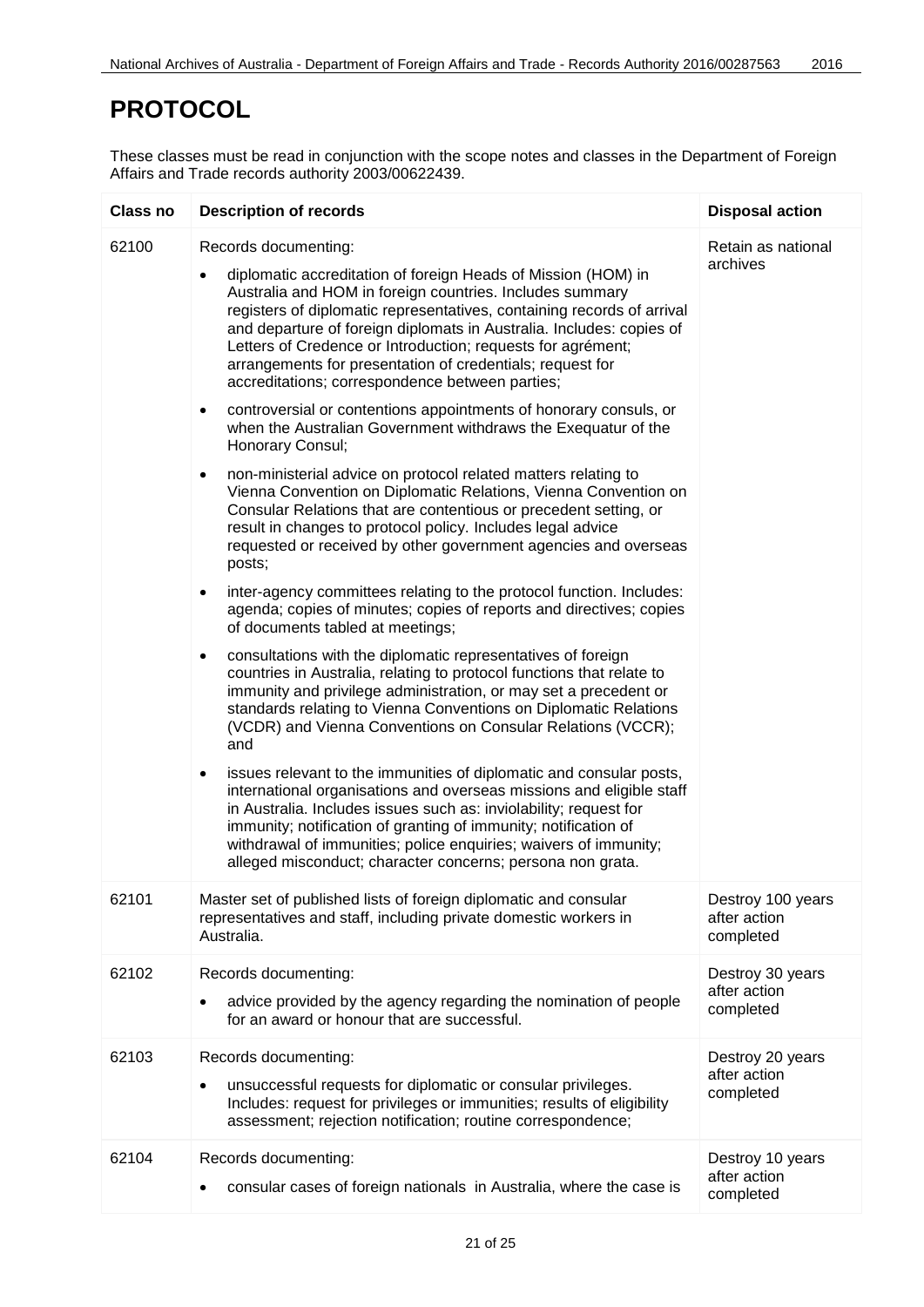### **PROTOCOL**

| <b>Class no</b> | <b>Description of records</b>                                                                                                                                                                                                                                                                                                                                                                                                                                        | <b>Disposal action</b> |
|-----------------|----------------------------------------------------------------------------------------------------------------------------------------------------------------------------------------------------------------------------------------------------------------------------------------------------------------------------------------------------------------------------------------------------------------------------------------------------------------------|------------------------|
|                 | contentious, or substantial agency action is taken;                                                                                                                                                                                                                                                                                                                                                                                                                  |                        |
|                 | authorisation for foreign diplomatic missions and consular posts in<br>$\bullet$<br>Australia to undertake requested actions, such as the installation of<br>wireless transmitters or satellite receiving dishes; firearms, the<br>import, purchase or disposal of motor vehicles under privilege.<br>Includes: application form or request; supporting documentation;<br>approval or rejection notification; routine correspondence;<br>recommendations or reports; |                        |
|                 | authorisation for diplomatic and consular staff of foreign diplomatic<br>$\bullet$<br>missions or consular posts in Australia, to undertake requested<br>actions, such as possession of firearms; the import, purchase or<br>disposal of motor vehicles under privilege. Includes: application<br>form or request; supporting documentation; approval or rejection<br>notification; routine correspondence; recommendations or reports;                              |                        |
|                 | committees relating to the protocol function where the agency is a<br>$\bullet$<br>member. Includes: agenda; copies of minutes; copies of reports<br>and directives; copies of documents tabled at meetings;                                                                                                                                                                                                                                                         |                        |
|                 | consultations with the diplomatic and consular corps in Australia,<br>$\bullet$<br>on matters of lesser importance that do not have far reaching<br>consequences for diplomatic immunity and privileges;                                                                                                                                                                                                                                                             |                        |
|                 | negotiation, agreement, maintenance and monitoring of privileges<br>$\bullet$<br>for diplomatic and consular posts, international organisations and<br>overseas missions and eligible staff in Australia. Includes: identity<br>cards; Indirect Tax Concession Scheme (ITCS); bilateral<br>employment arrangements and agreements; and                                                                                                                               |                        |
|                 | requests for eligibility for payment of indirect tax payable as tax<br>$\bullet$<br>concessions.                                                                                                                                                                                                                                                                                                                                                                     |                        |
| 62105           | Records documenting:                                                                                                                                                                                                                                                                                                                                                                                                                                                 | Destroy 7 years after  |
|                 | final versions of agreements supporting protocol;<br>$\bullet$                                                                                                                                                                                                                                                                                                                                                                                                       | action completed       |
|                 | authorisation for a staff member or private domestic staff to work at<br>$\bullet$<br>foreign diplomatic missions or consular posts in Australia;                                                                                                                                                                                                                                                                                                                    |                        |
|                 | delegations of power to Chief of Protocol to authorise<br>$\bullet$<br>administrative action relating to protocol; and                                                                                                                                                                                                                                                                                                                                               |                        |
|                 | authorisation for relatives of members of foreign diplomatic mission<br>٠<br>or consular post in Australia, to engage in employment.                                                                                                                                                                                                                                                                                                                                 |                        |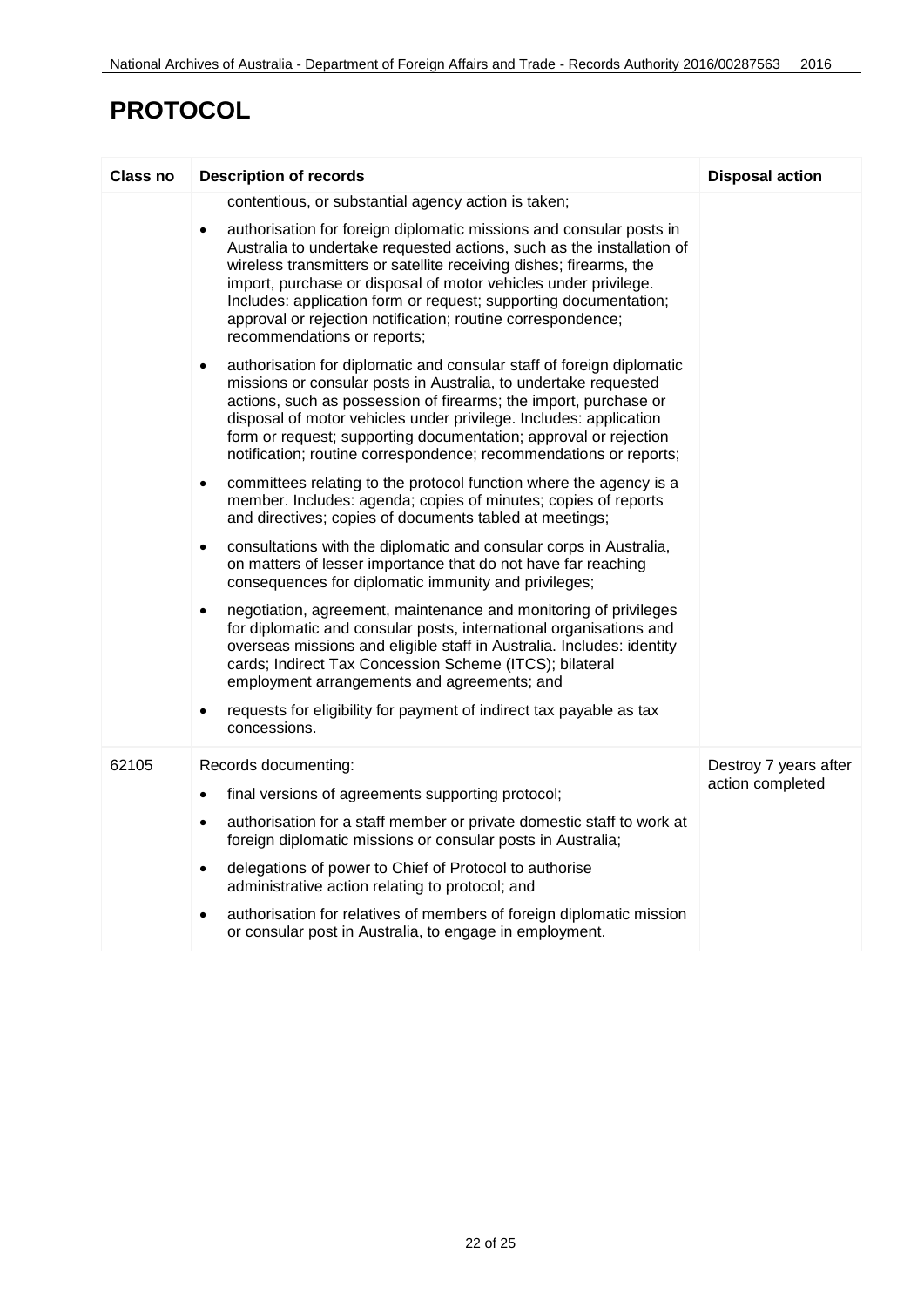### **PROTOCOL**

| Class no | <b>Description of records</b>                                                                                                                                                                                                                                                                                                                                                                                                                                                                                                                                                                                                                                                                                                                                                                                                                                                                                                                                                                                                                 | <b>Disposal action</b>                    |
|----------|-----------------------------------------------------------------------------------------------------------------------------------------------------------------------------------------------------------------------------------------------------------------------------------------------------------------------------------------------------------------------------------------------------------------------------------------------------------------------------------------------------------------------------------------------------------------------------------------------------------------------------------------------------------------------------------------------------------------------------------------------------------------------------------------------------------------------------------------------------------------------------------------------------------------------------------------------------------------------------------------------------------------------------------------------|-------------------------------------------|
| 62106    | Records documenting:<br>nomination and appointment of Australian or dual nationals to the<br>position of Honorary Consul, or Honorary Consul-General in<br>accordance with the Vienna Conventions on Consular Relations.<br>Includes renewals of appointments;<br>advice provided by the agency regarding the nomination of people<br>$\bullet$<br>for an award or honour that is unsuccessful;<br>arrival and departure arrangements for foreign dignitaries,<br>$\bullet$<br>diplomatic and consular representatives, staff and family members<br>and private domestic workers who have been issued a diplomatic<br>(subclass 995 visa) or a temporary work (International Relations)<br>(subclass 403) visa;<br>handling of complaints other than in class 7225;<br>$\bullet$<br>preparing, sending and receiving letters of appreciation or<br>$\bullet$<br>condolences. Includes National Day messages; and<br>cases referred to other government agencies to assess complaints<br>٠<br>or investigations. Includes waivers of immunity. | Destroy 5 years after<br>action completed |
| 62107    | Records documenting:<br>liaison with foreign embassies and facilitation of consular cases<br>$\bullet$<br>involving foreign nationals in Australia. Includes liaison with<br>Australian Federal Police and fire brigade, duty rosters;<br>register of foreign diplomatic and consular number plate<br>$\bullet$<br>allocations; and<br>successful requests for, and allocation of, foreign diplomatic and<br>٠<br>consular number plates.                                                                                                                                                                                                                                                                                                                                                                                                                                                                                                                                                                                                     | Destroy 2 years after<br>action completed |
| 62108    | Records documenting:<br>liaison activities undertaken with other Australian and foreign<br>agencies and groups. Includes: diplomatic and consular contacts<br>lists; order of precedence; contact lists; requests for information;<br>routine correspondence between parties.                                                                                                                                                                                                                                                                                                                                                                                                                                                                                                                                                                                                                                                                                                                                                                 | Destroy after action<br>completed         |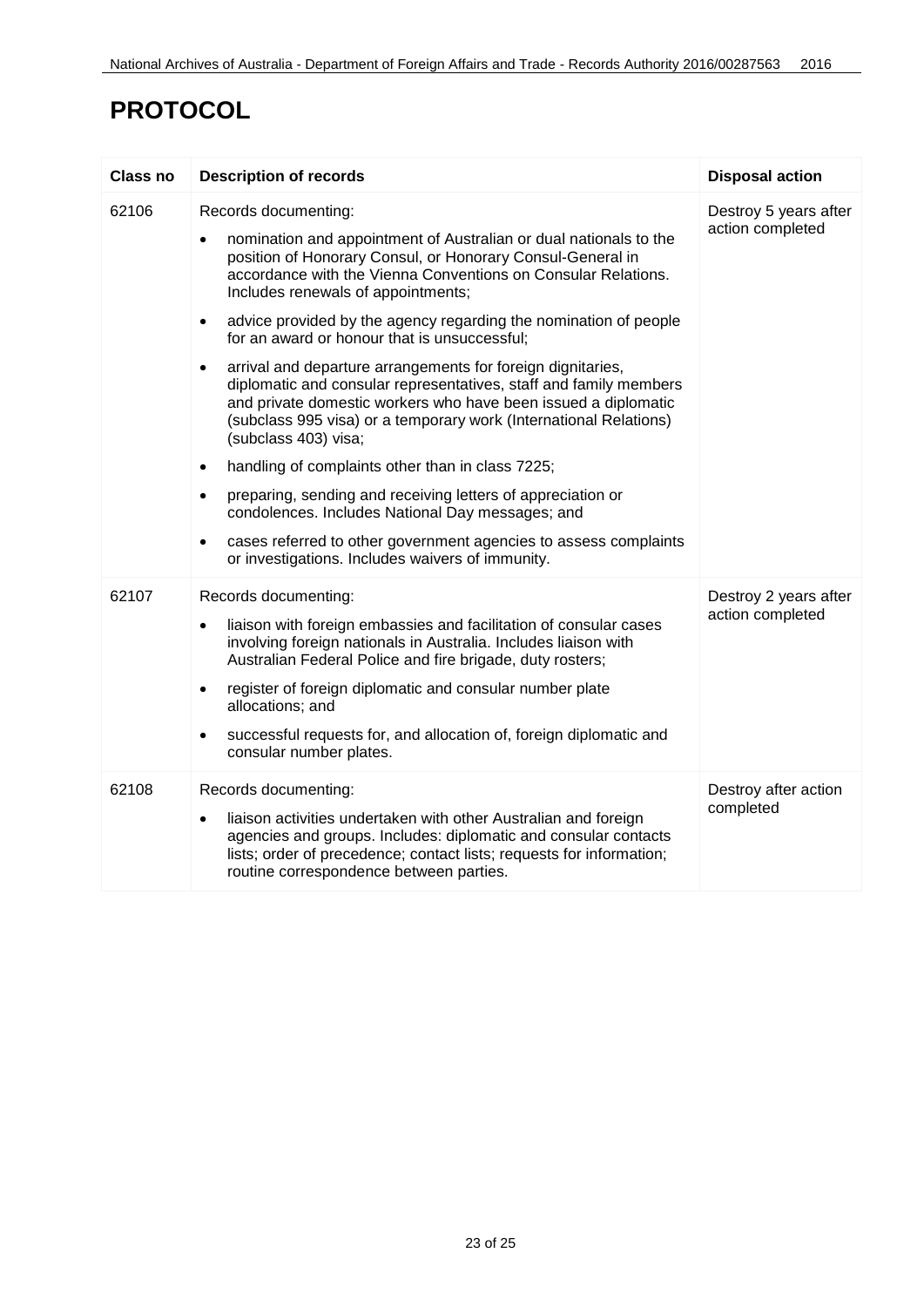#### <span id="page-23-0"></span>**PUBLIC DIPLOMACY**

| Class no | <b>Description of records</b>                                                                                                                                                                                                                                                                                                                                                 | <b>Disposal action</b>         |
|----------|-------------------------------------------------------------------------------------------------------------------------------------------------------------------------------------------------------------------------------------------------------------------------------------------------------------------------------------------------------------------------------|--------------------------------|
| 62109    | Film and sound recordings where the content depicts important<br>international events, persons, meetings, places or agency initiatives<br>with clear social and historical significance, including, field recordings,<br>camera recordings, radio interviews:                                                                                                                 | Retain as national<br>archives |
|          | edited and unedited (real life) recordings of important international<br>events:                                                                                                                                                                                                                                                                                              |                                |
|          | interviews with notable persons;<br>$\bullet$                                                                                                                                                                                                                                                                                                                                 |                                |
|          | interviews relating to significant social issues;<br>$\bullet$                                                                                                                                                                                                                                                                                                                |                                |
|          | recordings of historical events where the content is unique; and                                                                                                                                                                                                                                                                                                              |                                |
|          | landmark events and celebrations in the agency's history.                                                                                                                                                                                                                                                                                                                     |                                |
|          | Records documenting:                                                                                                                                                                                                                                                                                                                                                          |                                |
|          | final versions of addresses made by the portfolio Minister,<br>members of the governing body, advisory body or senior agency<br>officers at major public occasions;                                                                                                                                                                                                           |                                |
|          | advice on recording and filming content rights, such as copyright<br>$\bullet$<br>ownership, usage and intellectual property rights for recordings as<br>listed above;                                                                                                                                                                                                        |                                |
|          | recording or filming content compliance with respect to copyright<br>$\bullet$<br>and clearances, where the content is to be retained as national<br>archives, including content description, copyright status and<br>ownership details;                                                                                                                                      |                                |
|          | final versions of content and usage specific agreements for records<br>$\bullet$<br>relating to recording and filming content, where the audio-visual<br>content is retained as a national archive. Includes memorandum of<br>understanding, contracts, release agreements, and clearances for<br>usage of film, copyright releases; and                                      |                                |
|          | national committees dealing with public diplomacy function, where<br>$\bullet$<br>the agency is the Secretariat or provides the Australian<br>representative, or plays a significant role, including Australia<br>International Cultural Council.                                                                                                                             |                                |
| 62110    | Records documenting:                                                                                                                                                                                                                                                                                                                                                          | Destroy 10 years               |
|          | committees where the agency is not the secretariat, is not the<br>$\bullet$<br>Australian representative or plays only a minor role.                                                                                                                                                                                                                                          | after action<br>completed      |
|          | involvement in promotion and establishment of sister city or sister<br>state relations and exchanges.                                                                                                                                                                                                                                                                         |                                |
| 62111    | Records documenting:                                                                                                                                                                                                                                                                                                                                                          | Destroy 7 years after          |
|          | content and usage specific agreements for records relating to<br>recording and filming content, where the audio-visual content is not<br>retained as a national archive. Includes memorandum of<br>understanding with content producers and copyright owners,<br>contracts, release and usage agreements, and clearances for<br>usage of film, copyright releases, royalties; | action completed               |
|          | recording or filming content compliance with respect to copyright<br>and clearances, where the content is not retained as national                                                                                                                                                                                                                                            |                                |